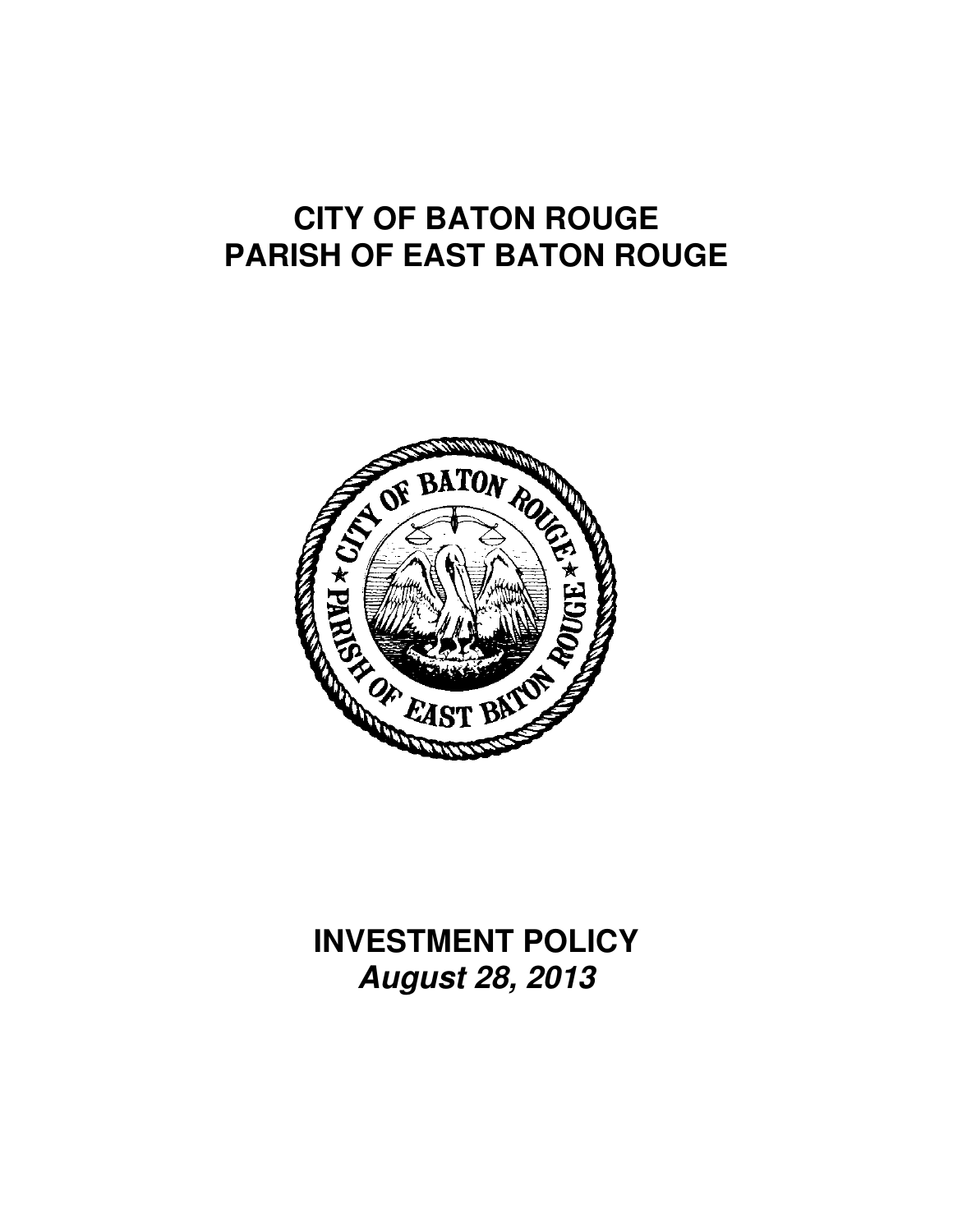# **CITY OF BATON ROUGE PARISH OF EAST BATON ROUGE INVESTMENT POLICY**

# **TABLE OF CONTENTS**

| Section No. | Title                                           | Page No. |
|-------------|-------------------------------------------------|----------|
|             |                                                 |          |
| 1.00        | <b>General Policy Statement</b>                 |          |
| 2.00        | Scope of Investment Policy                      |          |
| 3.00        | <b>Prudent Investment Standards</b>             |          |
| 4.00        | <b>Investment Objectives</b>                    | 2        |
| 5.00        | Delegation of Authority                         | 2        |
| 6.00        | <b>Authorized Financial Dealers</b>             | 3        |
| 7.00        | <b>Authorized &amp; Suitable Investments</b>    | 4        |
| 8.00        | <b>Investment Pools</b>                         | 4        |
| 9.00        | Collateralization                               | 5        |
| 10.00       | Safekeeping and Custody                         | 5        |
| 11.00       | <b>Diversification</b>                          | 6        |
| 12.00       | <b>Maximum Maturities</b>                       | 6        |
| 13.00       | <b>Internal Control</b>                         | 6        |
| 14.00       | <b>Performance Standards</b>                    | 6        |
| 15.00       | Reporting                                       | 6        |
| 16.00       | <b>Master Repurchase Agreements</b>             |          |
| 17.00       | <b>Investment Policy Adoption</b>               |          |
|             | Glossary of Terms                               | 8        |
|             | Appendix A - Sample Master Repurchase Agreement | 12       |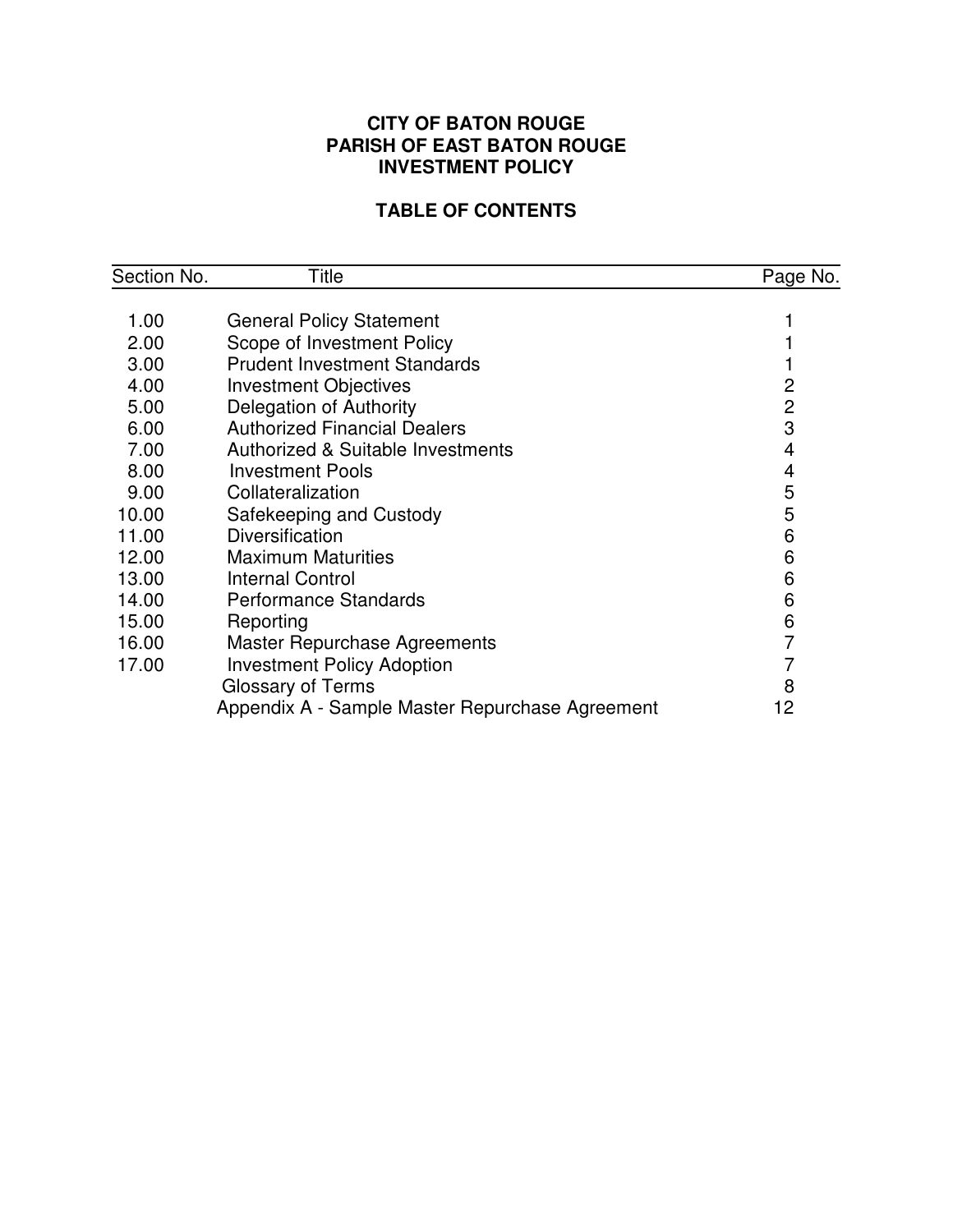## **CITY OF BATON ROUGE PARISH OF EAST BATON ROUGE INVESTMENT POLICY**

#### **SECTION 1.00 General Policy Statement:**

The general investment policy of the City of Baton Rouge and Parish of East Baton Rouge shall be to invest all public funds under its jurisdiction in such a manner so as to provide the highest investment return with the maximum security while at the same time meeting the daily cash flow requirements of the City of Baton Rouge and Parish of East Baton Rouge, (City-Parish), and conforming to all state, parish and local statutes governing the investment of public funds.

## **SECTION 2.00 Scope of Investment Policy:**

Section 8.02 of the Plan of Government empowers the Council Administrator/Treasurer to invest all monies relating to the following:

2.01 General Funds

2.02 Special Revenue Funds

2.03 Debt Service Funds

- 2.04 Enterprise Funds
- 2.05 Internal Service Funds
- 2.06 Capital Project Funds
- 2.07 Trust and Agency Funds
- 2.08 Any other Fund created not specifically exempted

## **3.00 Prudent Investment Standards:**

All investments made shall be with judgement and care, under circumstances then prevailing, which persons of prudence, discretion, and intelligence exercise in the management of their own affairs, not for speculation, but for investment, considering the probable safety of their capital as well as the probable income to be derived. However, under all circumstances, the overriding concern shall be safety of the principal amounts invested.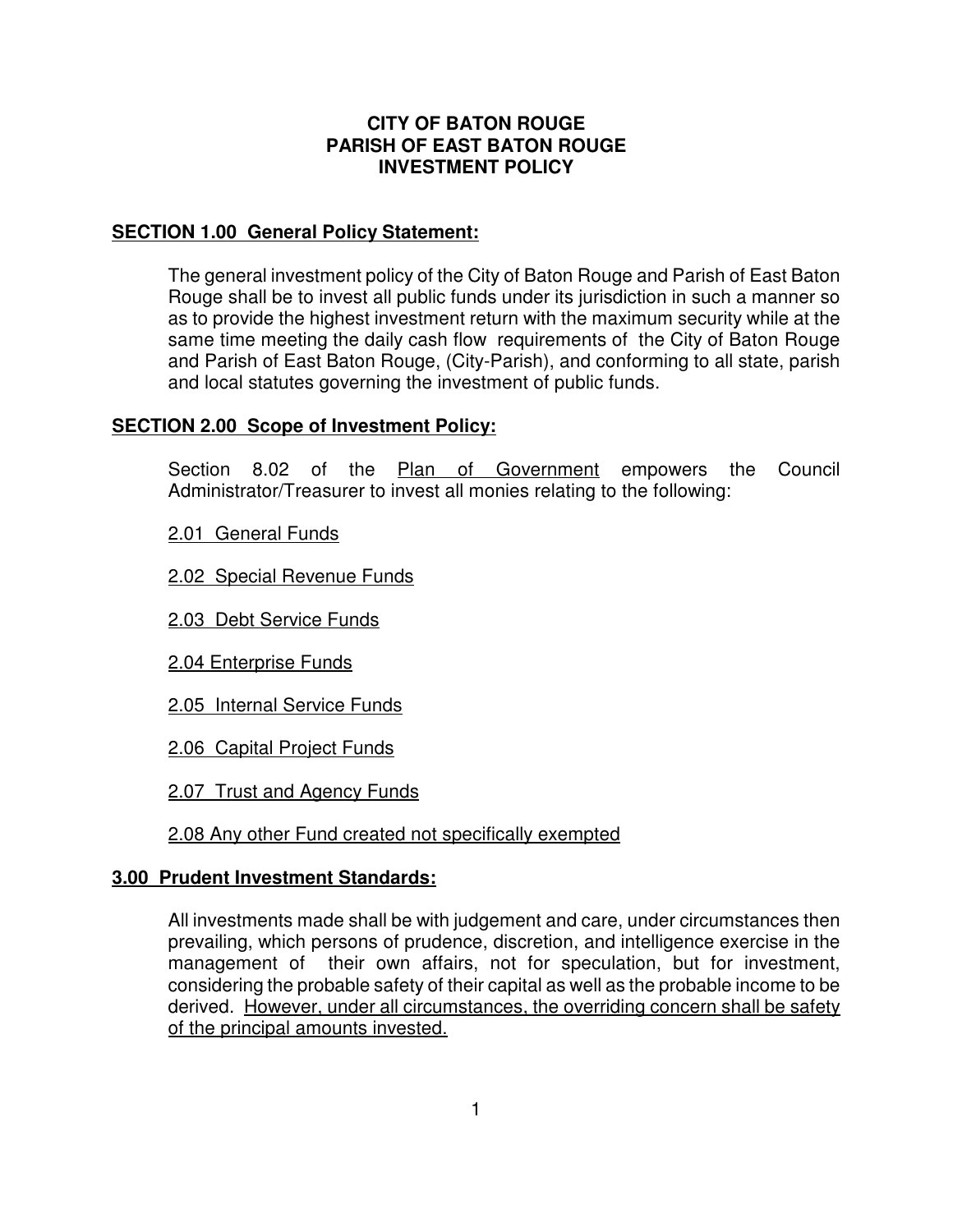#### 3.01 "Prudent Person Standard"

The standard of prudence to be used by the Council Administrator/ Treasurer or his designee shall be the "Prudent Person" standard and shall be applied in the context of managing an overall portfolio. The Council Administrator/Treasurer or his designee acting in accordance with written procedures and the investment policy and exercising due diligence shall be relieved of personal responsibility for an individual investment's credit risk or market price changes, provided deviations from expectations are reported in a timely fashion and appropriate action is taken to control adverse developments.

#### **4.00 Investment Objectives:**

The Primary objectives, in order of priority, of the City of Baton Rouge and Parish of East Baton Rouge shall be:

#### 4.10 Safety

Safety of principal is the foremost objective of the investment program. To attain this objective, diversification of allowable investment instruments as well as depositories of City-Parish funds will be maintained. Additionally, stringent collateralization requirements will be maintained for all deposits.

#### 4.20 Liquidity

The City-Parish's investment portfolio will remain sufficiently liquid to enable it to meet all operating requirements which might be reasonably anticipated.

#### 4.30 Return on Investment

The City-Parish's investment portfolio shall be designed with the objective of attaining a market rate of return throughout various economic cycles, taking into account the City-Parish's risk constraints and cash flow needs.

#### **5.00 Delegation of Authority:**

Authority to manage the City-Parish's investment program is granted specifically by Section 8.02 of the Plan of Government for the City of Baton Rouge and Parish of East Baton Rouge to the Council Administrator/Treasurer. The Council Administrator/Treasurer shall establish written procedures for the operation of the investment program consistent with this investment policy. Procedures should include reference to: safekeeping, PSA repurchase agreements, wire transfer agreements, collateral/depository agreements and banking service contracts. Such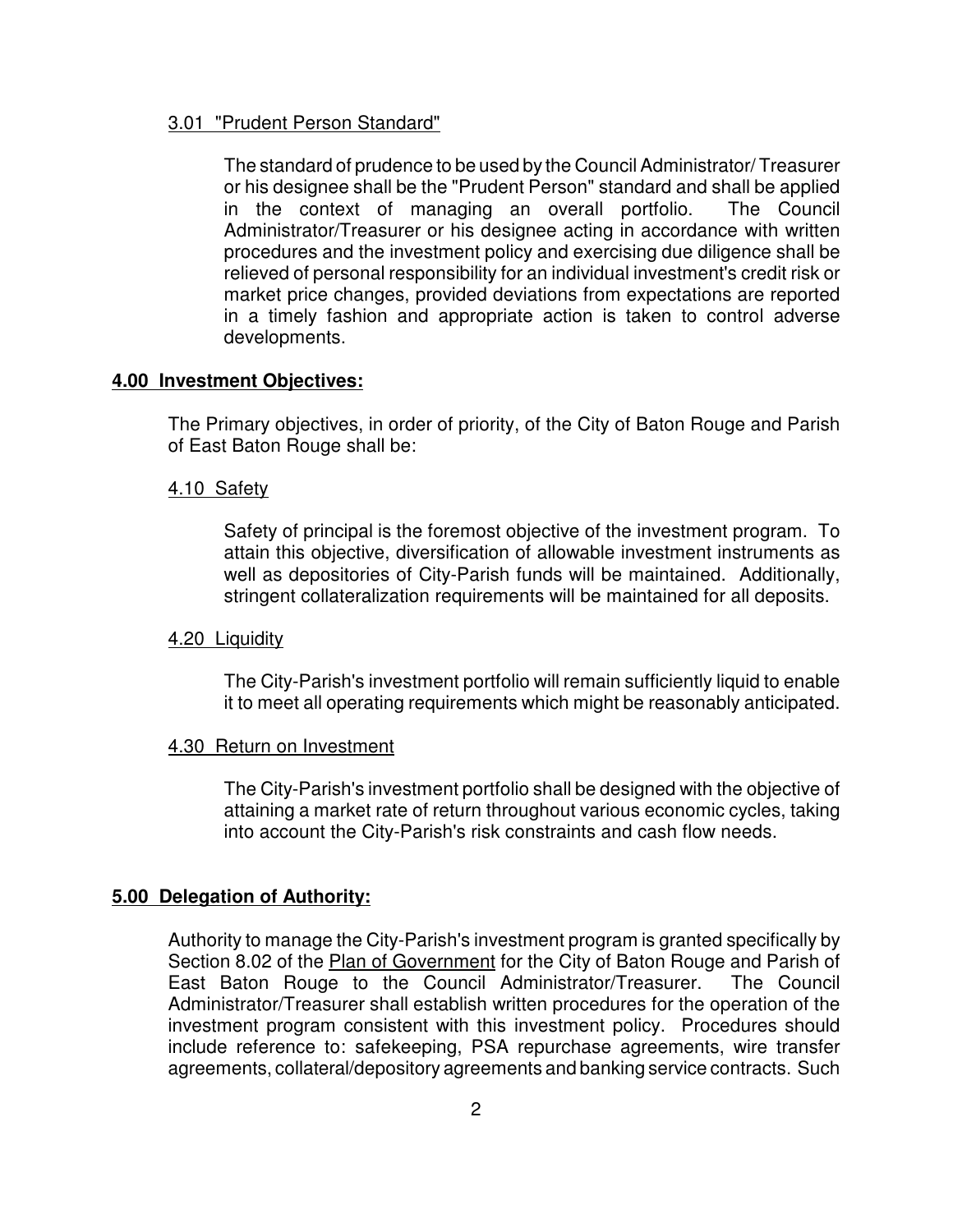procedures shall include explicit delegation of authority to persons responsible for investment transactions. No person may engage in an investment transaction except as provided under the terms of this policy and the procedures established by the Council Administrator/Treasurer. The Council Administrator/Treasurer shall be responsible for all transactions undertaken and shall establish a system of controls to regulate the activities of subordinate officials. The Council Administrator/Treasurer and all subordinates responsible for the investment of funds shall be bonded to the extent deemed necessary by the Risk Management Department. The Risk Management Department will periodically review these limits and adjust them accordingly.

#### **6.00 Authorized Financial Dealers and Institutions:**

The Council Administrator/Treasurer will maintain a list of financial institutions authorized to provide investment services. In addition, a list will also be maintained of approved security broker/dealers selected by credit worthiness, who maintain an office in the State of Louisiana and City of Baton Rouge. These may include "primary" dealers or regional dealers that qualify under Securities and Exchange Commission Rule 15C3-1 (uniform net capital rule). No public deposit shall be made except in a qualified public depository as established by state law.

All financial institutions and broker/dealers who desire to become qualified bidders for investment transactions must supply the Council Administrator/Treasurer with the following where applicable as determined by the Council Administrator/Treasurer:

- Current audited financial statements. Provide a copy of annual Financial Industry Regulatory Authority (FINRA) reports.
- Proof of state registration.
- Certification of having read City-Parish's Investment Policy.
- All necessary depository contracts and agreements.

An annual review of the financial condition and registrations of qualified bidders will be conducted by the Council Administrator/Treasurer. Bank analysis will be conducted on a quarterly basis by reviewing the most recent rating by Standard and Poor's, Inc. rating service or such other rating agency as approved by the Council Administrator/Treasurer. The City-Parish reserves the right to eliminate from its qualified institution list any bank that has an overall rating lower than (BBB-).. Current audited financial statements are required to be on file for each financial institution and broker/dealer in which the City-Parish invests or makes deposits.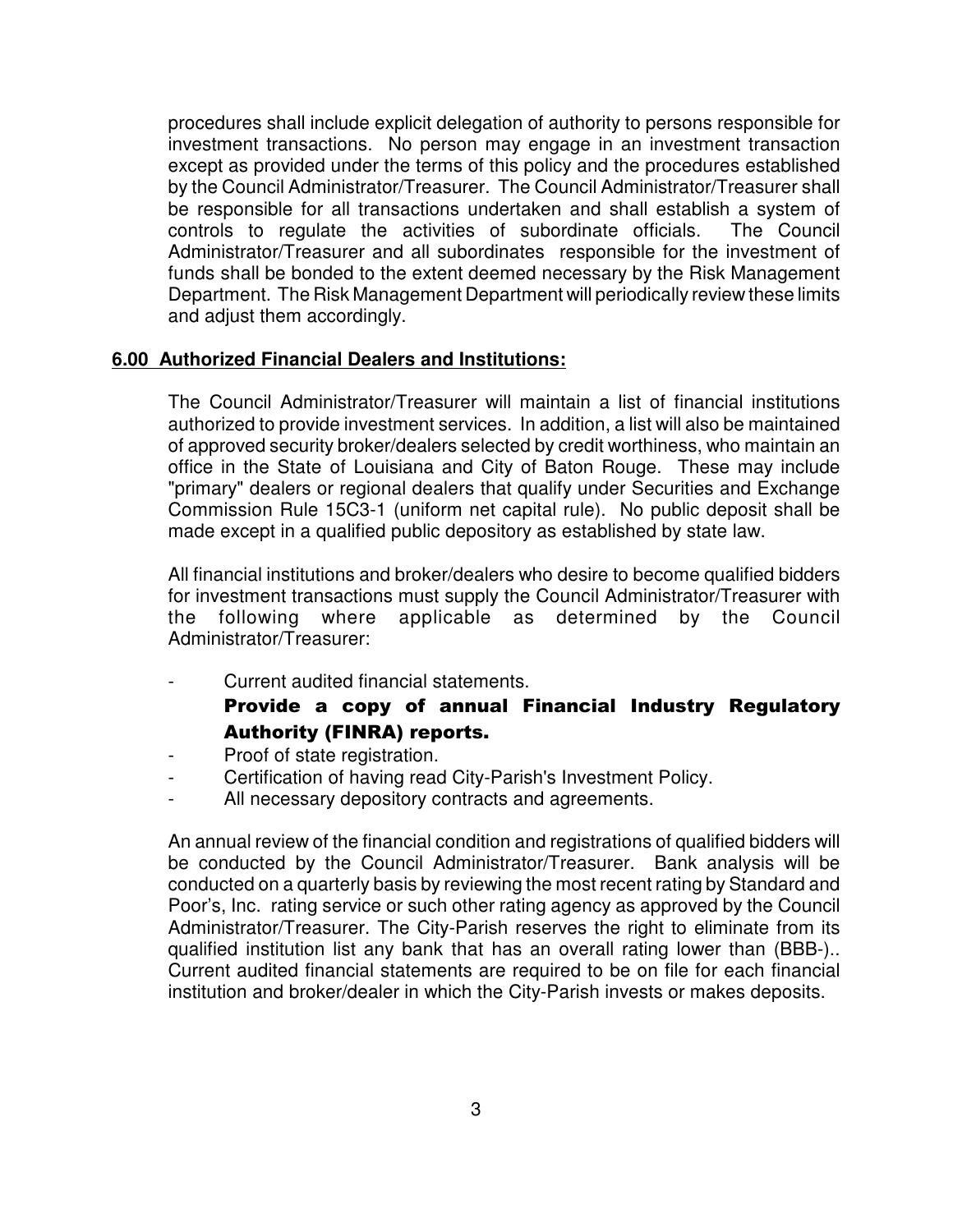## **7.00 Authorized and Suitable Investments:**

The Council Administrator/Treasurer is authorized by L.R.S. 39:1211-1245 and 33:2955 to invest temporarily idle monies on deposit in the following:

- a. United States Treasury Bonds
- b. United States Treasury Notes
- c. United States Treasury Bills
- d. Obligations of U.S. Government Agencies, including such instruments as Federal Home Loan Bank bonds, Government National Mortgage Association bonds, or a variety of "Federal Farm Credit" bonds.
- c. Fully collateralized certificates of deposit issued by qualified commercial banks and savings and loan associations located within the State of Louisiana.
- d. Fully collateralized repurchase agreements. (See Section 15.00)
- e. Fully collateralized interest bearing checking accounts.
- f. Mutual or Trust Fund institutions which are registered with the Securities and Exchange Commission under the Security Act of 1933 ad the Investment Act of 1940, and which have underlying investments consisting solely of and limited to securities of the United States Government or its agencies.
- g. Any other investment allowed by state statute for local governments.
- h. Louisiana Asset Management Pool (LAMP)

## **8.00 Investment Pools:**

Before the Council Administrator/Treasurer shall invest in any investment pool as authorized in Section 7.00, he shall conduct a thorough investigation of the pool and will monitor the pool on a continuing basis considering the following items:

- a. A description of eligible securities, and a written statement of investment policy and objectives.
- b. A description of interest calculations and how it is distributed, and how gains and losses are treated.
- c. A description of how securities are safeguarded and how often are the securities priced and the program audited.
- d. A description of who may invest in the program, how often, etc.
- e. A schedule for receiving statements and portfolio listings.
- f. Are reserves, retained earnings, etc. utilized by the fund?
- g. A fee schedule, and when and how is it assessed.
- h. Is the pool/fund eligible for bond proceeds and/or will it accept such proceeds.
- I. Any other information deemed relevant by the Council Administrator/Treasurer.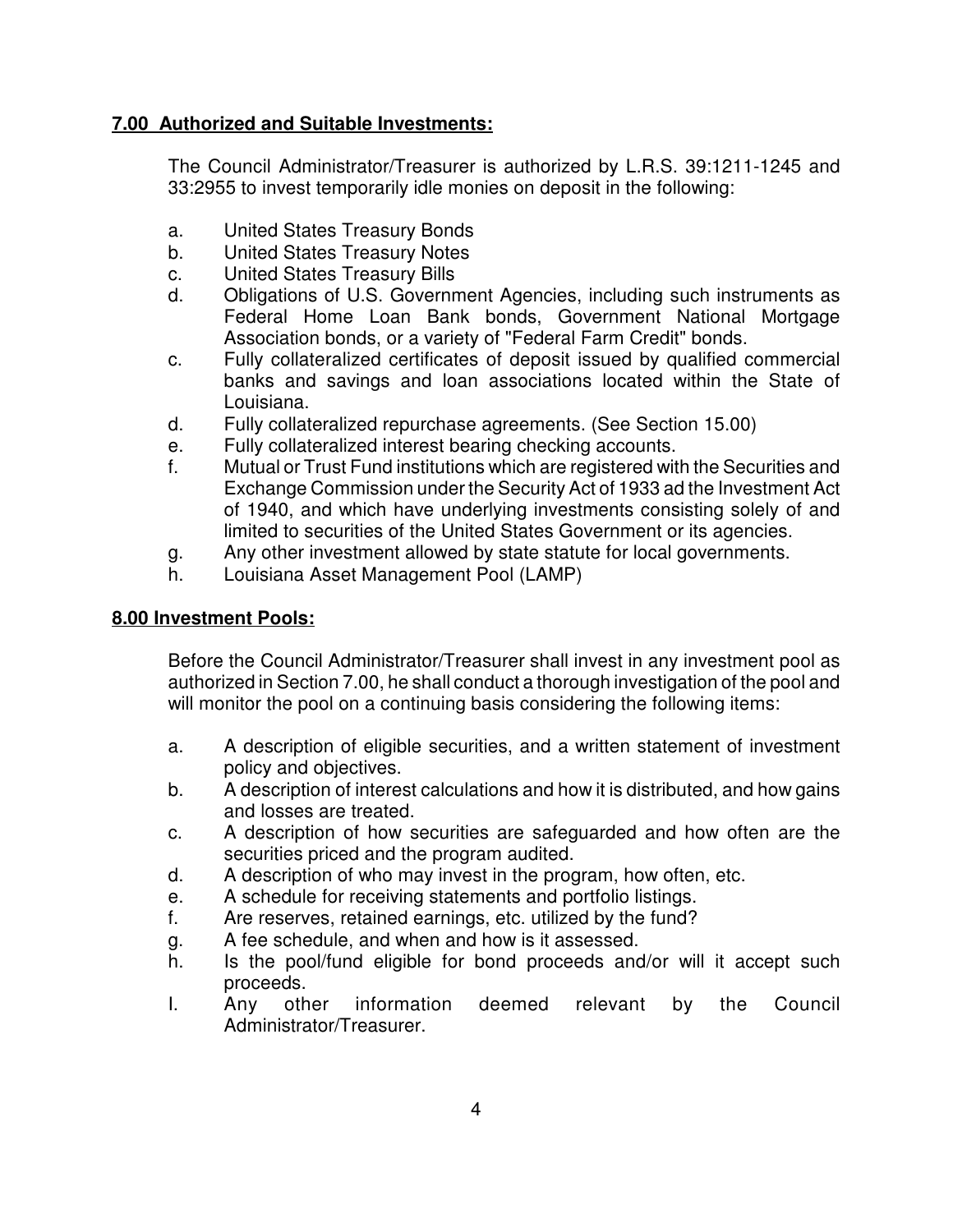#### **9.00 Collateralization:**

Collateral will be required for all deposits held by any qualified financial institution in accordance with state law. In order to anticipate market fluctuation of pledged securities and to provide a level of security for all funds, the collateralization level will be not less than (103%) of market value of deposits, principal plus total interest due. Financial institutions will be required to post sufficient collateral the same day deposits are received evidenced by safekeeping receipts.

The City-Parish chooses to limit collateral to direct obligations of the U.S. Government, i.e. U.S. T-Bills, U.S. T-Notes, U.S. T-Bonds, and obligations of U.S. Government Agencies, including mortgage backed securities issued by U.S. Government Agencies, i.e. Federal Home Loan Bank bonds, Government National Mortgage Association bonds, and a variety of Federal Farm Credit bonds. All pledged collateral must be able to be "priced" utilizing independent pricing services such as Bloomberg or IDC.

Collateral will always be held by an independent third party with whom the City-Parish has a current custodial agreement. A clearly marked evidence of ownership (safekeeping receipt) reflecting the City-Parish's position as a "Pledgee" must be supplied to the City-Parish and retained. The independent third party custodian must provide a monthly pledge report indicating by financial institution which securities are pledged to the City-Parish with their corresponding par values and CUSIP numbers listed. Additionally, each financial institution that holds deposits for the City-Parish and consequently has collateral pledged to the City-Parish must provide a monthly pledge report indicating which securities are pledged to the City-Parish along with their corresponding par values, current market values, and CUSIP numbers.

## **10.00 Safekeeping and Custody:**

All security transactions, including collateral for repurchase agreements, entered into by the City-Parish shall be conducted on a Delivery-Versus-Payment (DVP) basis. Securities will be held by a third party custodian approved by the Council Administrator/Treasurer and evidenced by safekeeping receipts. In all cases, security transactions entered into will seek to be classified as a type 1 credit risk as defined by GASB Statement No. 3.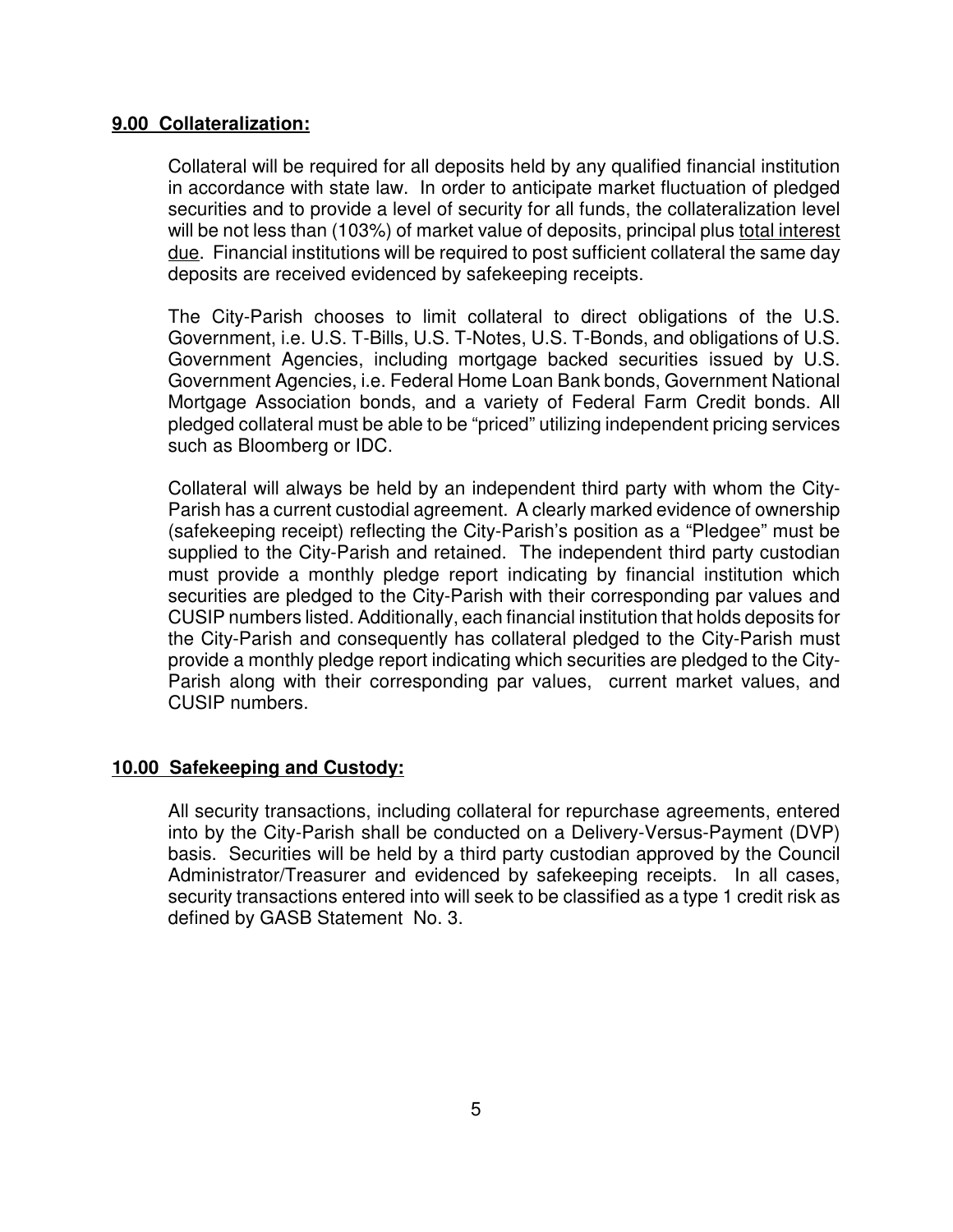#### **11.00 Diversification:**

The City-Parish will diversify its investments by security type and institution. With the exception of U.S. Treasury securities and authorized pools, no more than 50% of the City-Parish's total investment portfolio will be invested in a single security type or with a single financial institution. The Council Administrator/Treasurer is authorized to vary the mix of the portfolio as market conditions dictate.

#### **12.00 Maximum Maturities:**

To the extent possible, the City-Parish will attempt to match its investments with anticipated cash flow requirements. Unless matched to a specific cash flow, the City-Parish will not directly invest in securities maturing more than one year from the date of purchase. However, the City-Parish may collateralize its repurchase agreements using longer dated investments not to exceed 10 years to maturity.

Reserve funds may be invested in securities exceeding 1 year if the maturity if such investments are made to coincide as nearly as practicable with the expected use of the funds.

#### **13.00 Internal Control:**

The Director of Finance shall cause an independent audit to be made of the investments owned as reflected by the records of the banks and to reconcile such investments as reflected by the books and records maintained by the City-Parish. This audit shall be conducted by the City-Parish's external Certified Public Accountant at least once per year and by the Finance Department's Internal Audit Division at least once every three years. This review will provide internal control by assuring compliance with established policies and procedures.

#### **14.00 Performance Standards:**

As stated in section 4.03, the investment portfolio will be designed to obtain a market average rate of return during various economic cycles, taking into account the City-Parish's investment risk constraints and cash flow needs. The City-Parish's investment strategy is passive. Given this strategy, the basis used by the Council Administrator/Treasurer to determine whether market yields are being achieved shall be, **for short term investments**, the 3 month U.S. Treasury Bill and the average Fed Funds rate, **and for long term investments, the 2 year U.S. Treasury Note .**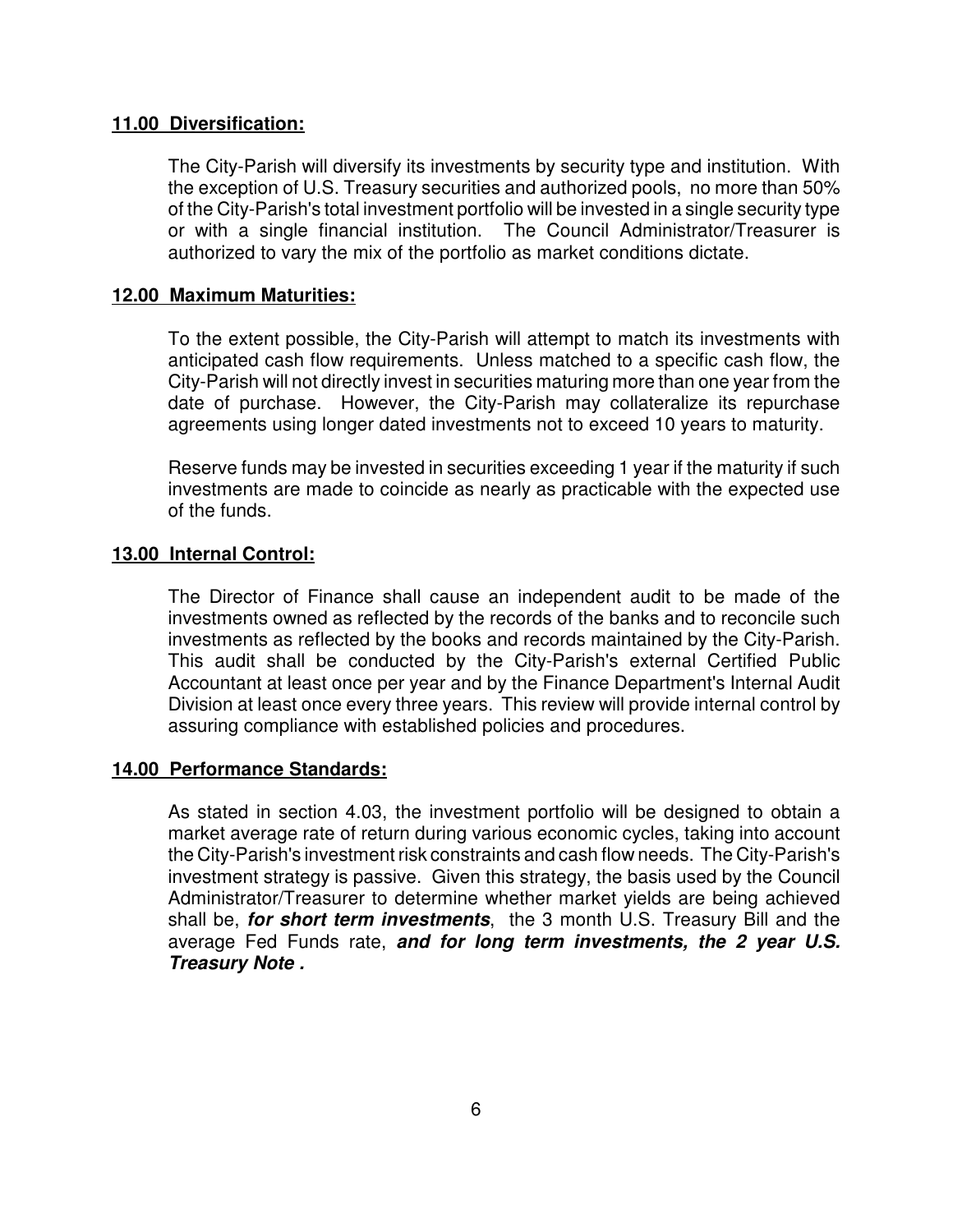## **15.00 Reporting:**

The Council Administrator/Treasurer shall provide to the members of the Metropolitan Council on a quarterly basis a written report of the status of all City-Parish investments. This report should include comments regarding restrictions on the percentage of investment by categories and possible changes in the portfolio structure going forward. The following schedules should likewise be included:

- a. Schedule of investments held-Maturity Schedule
- b. Market Comparison Schedule indicating the portfolio average maturity and average yield as compared to various benchmarks.
- c. Cash/Investments Report showing by financial institution the amount of funds on deposit or invested along with dollar value of pledged collateral, and percentage of investment portfolio represented by each investment category.

#### **16.00 Master Repurchase Agreement:**

All authorized financial dealers and institutions with which the City-Parish invests in repurchase agreements shall be required to execute a "Master Repurchase Agreement" with the City-Parish as per the sample included in Appendix A.

## **17.00 Investment Policy Adoption:**

The City-Parish's investment policy shall be adopted by resolution of the Metropolitan Council. The policy shall be reviewed on an annual basis by the Council Administrator\Treasurer and the Finance Director and any modifications made thereto must be approved by the Metropolitan Council.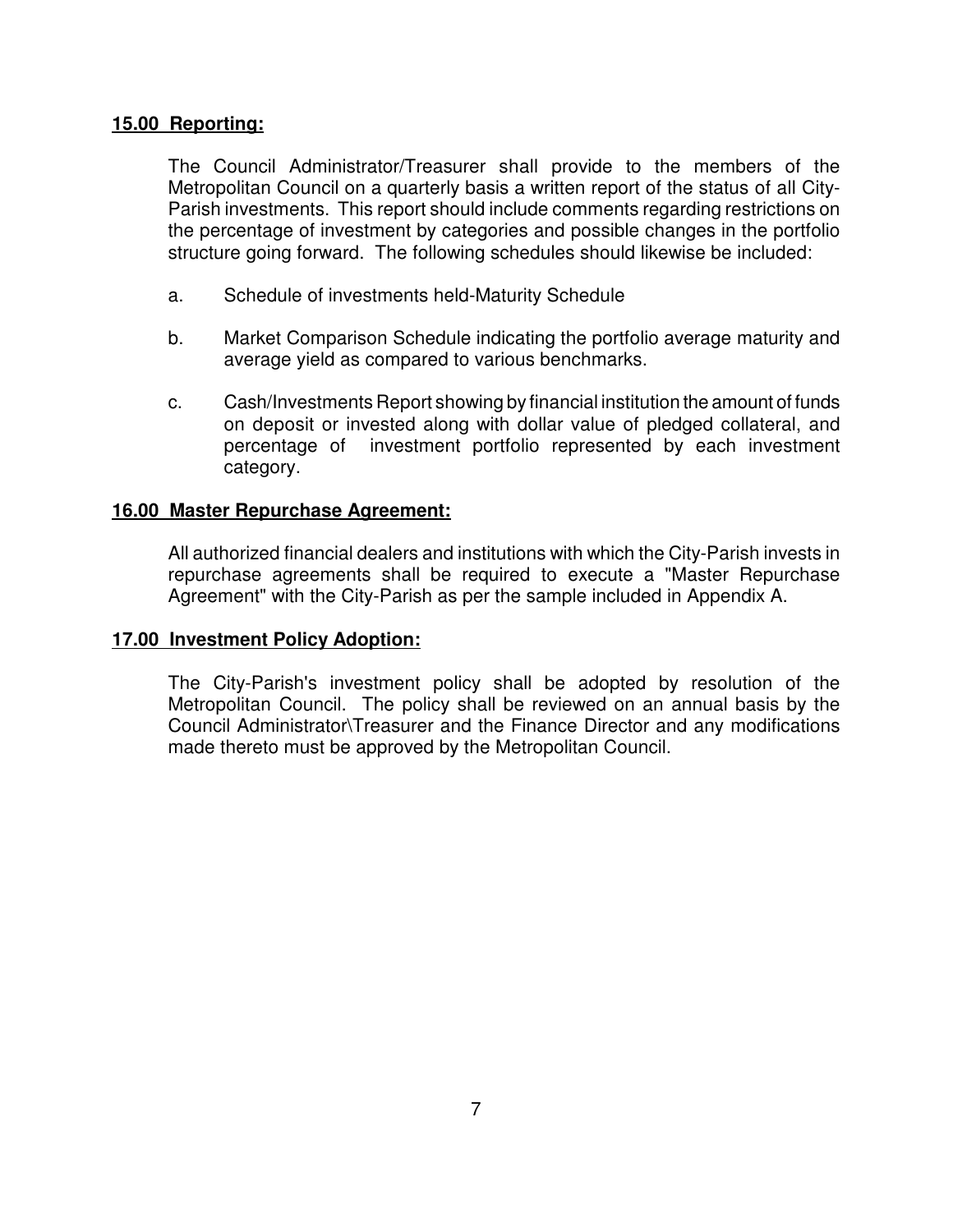## **GLOSSARY OF TERMS**

**AGENCIES:** Federal agency securities.

**ASKED:** The Price at which securities are offered.

**BID:** The price offered for securities.

**BROKER:** A broker brings buyers and sellers together for a commission paid by both sides; he does not position. In the money market, brokers are active in markets in which banks buy and sell money and in interdealer markets.

**COLLATERAL:** Securities, evidence of deposit or other property which a borrower pledges to secure repayment of a loan. Also refers to securities pledged by a bank to secure deposits of public monies.

**CERTIFICATES OF DEPOSIT:** A time deposit with a specific maturity evidenced by a certificate. Large denomination CD's are typically negotiable.

**CITY-PARISH:** The combined City and Parish governments for the City of Baton Rouge and Parish of East Baton Rouge authorized under its Plan of Government.

**DEALER:** A dealer, as opposed to a broker, acts as a principal in all transactions, buying and selling for his own account.

**DELIVERY VS. PAYMENT:** There are two methods of delivery of securities: delivery vs. payment and delivery vs. receipt (also called free). Delivery vs. payment is delivery of securities with an exchange of money for the securities. Delivery vs. receipt is delivery of securities with an exchange of assigned receipt for the securities.

**DISCOUNT:** The difference between the cost price of a security and its value at maturity when quoted at lower than face value. A security selling below original offering price shortly after sale also is considered to be at a discount.

**DISCOUNT SECURITIES:** Non-Interest bearing money market instruments that are issued at a discount and redeemed at maturity for full face value, e.g. U.S. Treasury bills.

**DIVERSIFICATION:** Dividing investment funds among a variety of securities offering independent returns.

#### **FEDERAL CREDIT AGENCIES:**

Agencies of the Federal Government set up to supply credit to various classes of institutions and individuals, e.g. S&L's, small business firms, students, farmers, etc.

**FEDERAL FUNDS RATE:** The rate of interest at which Fed funds are traded.

#### **FEDERAL RESERVE SYSTEM:**

The central bank of the United States created by Congress and consisting of a seven member Board of Governors in Washington D.C., 12 Regional Banks and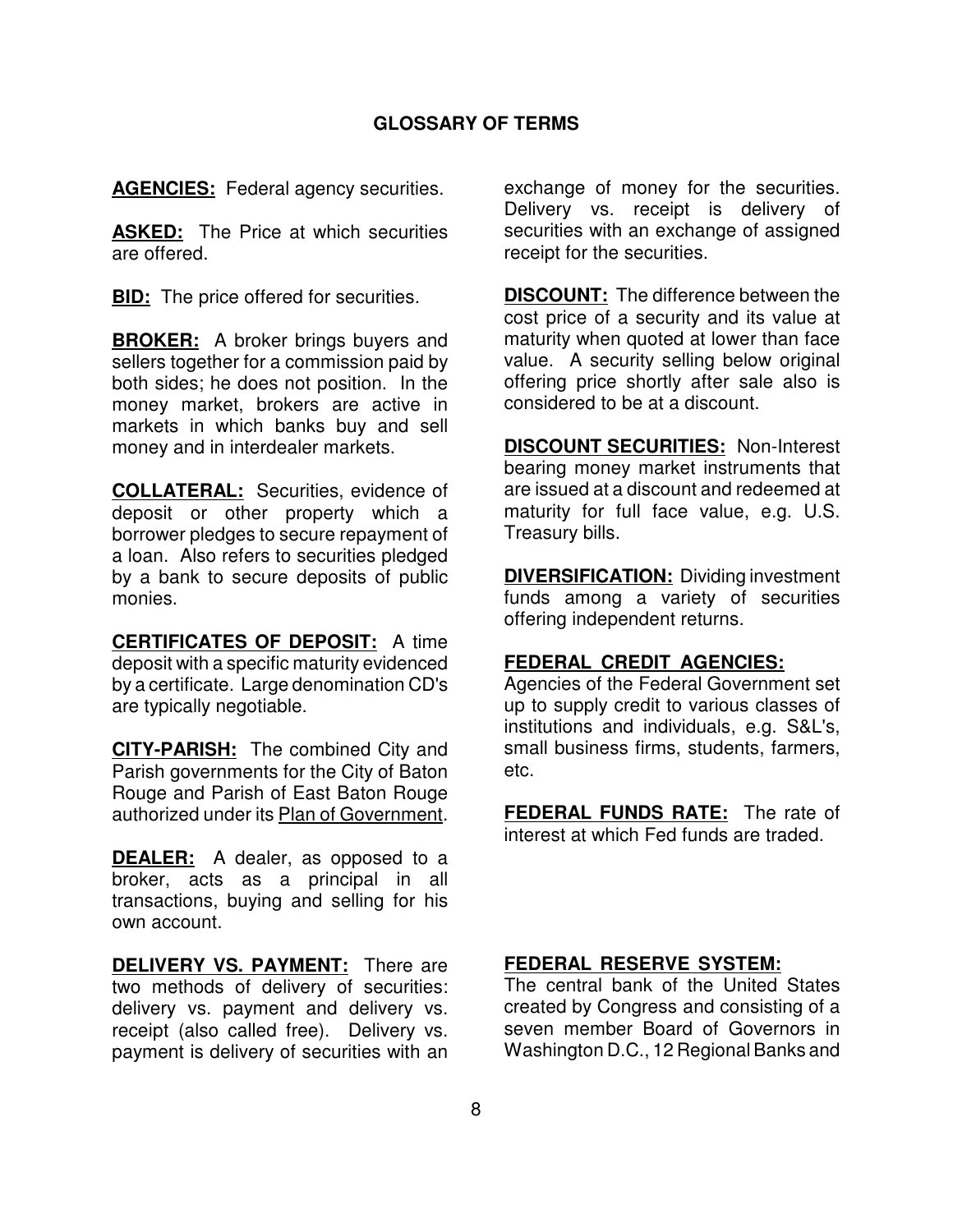about 5,700 commercial banks that are members of the system.

**FEDERAL DEPOSIT INSURANCE CORPORATION (FDIC):** A federal agency that insures bank deposits, currently up to \$100,000 per depositor.

**FEDERAL HOME LOAN BANKS (FHLB):** The institutions that regulate and lend to savings and loan associations. The FHLB play an important role analogous to that played by the Federal Reserve Banks vis-a-vis member commercial banks.

**FEDERAL NATIONAL MORTGAGE ASSN. (FNMA):** FNMA was chartered under the Federal National Mortgage Act in 1938. FNMA is a federal corporation working under the auspices of the Dept. of Housing & Urban Development, H.U.D. It is the largest single provider of residential mortgage funds in the United States. Fannie Mae, as the corporation is called, is a private stockholder corporation. The corporation's purchases include a variety of adjustable mortgages and second loans in addition to fixed-rate mortgages. FNMA's securities are also highly liquid and are widely accepted. FNMA assumes and guarantees that all security holders will receive timely payment of principal and interest.

securities are backed by the FHA, VA, or FMHM mortgages. The term passthroughs is often used to describe GNMA's.

**LIQUIDITY:** A liquid asset is one that can be converted easily and rapidly into cash without substantial loss of value.

**MARKET VALUE:** The price at which a security is trading and could presumably be purchased or sold.

#### **MASTER REPURCHASE AGREEMENT:**

A written contract covering all future transactions between the parties to repurchase, reverse repurchase agreements that establishes each party's rights in the transactions. A master agreement will often specify, among other things, the right of the buyer-lender to liquidate the underlying securities in the event of default by the seller-borrower.

**MATURITY:** The date upon which the principal or stated value of an investment becomes due and payable.

**MONEY MARKET:** The market in which short-term debt instruments are issued and traded.

#### **GOVERNMENT NATIONAL MORTGAGE**

ASSOCIATION (GNMA): Securities guaranteed by GNMA and issued by mortgage bankers, commercial banks, S&L's, and other institutions. Security holder is protected by full faith and credit of the U.S. Government. GNMA

#### **OPEN MARKET OPERATIONS:**

Purchases and sales of government and certain other securities in the open market by the New York Federal Reserve Bank as directed by the FOMC in order to influence the volume of money and credit in the economy. Purchases inject reserves into the bank system and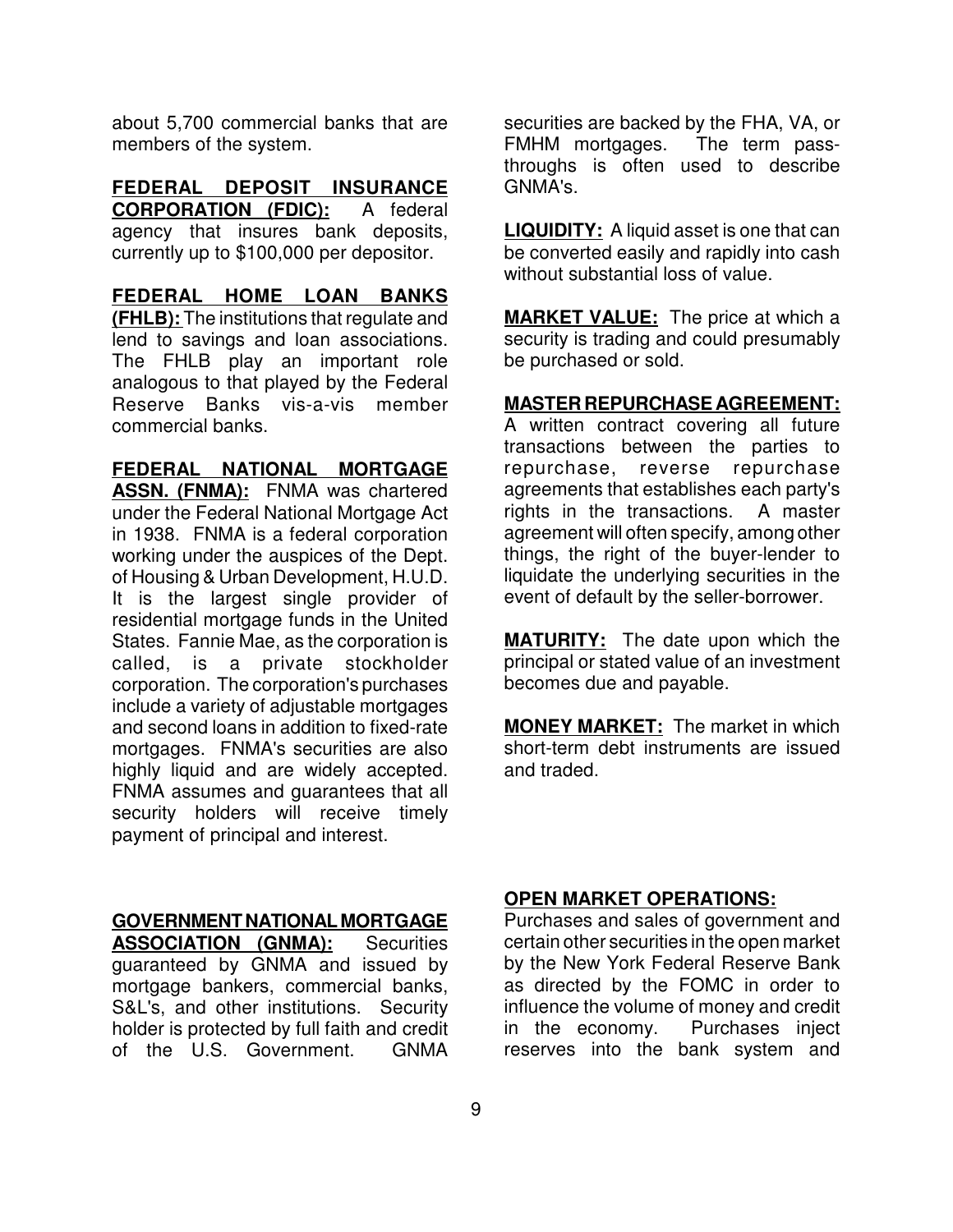stimulate growth of money and credit; sales have the opposite effect. Open market operations are the Federal Reserve's most important and most flexible monetary policy tool.

**PLAN OF GOVERNMENT:** The official legal document that the City of Baton Rouge and the Parish of East Baton Rouge operates under. Adopted in 1947 to become effective January 1, 1949 and amended periodically since.

**PORTFOLIO:** Collection of securities held by an investor.

**PRUDENT PERSON RULE:** An investment standard. In some states the law requires that a fiduciary, such as a trustee, may invest money only in a list of securities authorized by state statute. In other states the trustee may invest in a security if it is one which would be bought by a prudent person of discretion and intelligence who is seeking a reasonable income and preservation of capital.

**PRIMARY DEALER:** A group of government securities dealers that submit daily reports of market activity and positions and monthly financial statements to the Federal Reserve Bank of New York and are subject to its informal oversight. Primary dealers include Securities and Exchange commission (SEC) registered securities broker-dealers, banks, and a few unregulated firms.

#### **QUALIFIED PUBLIC DEPOSITORIES:**

A financial institution which does not claim exemption from the payment of any sales or compensating use or ad valorem taxes under the laws of Louisiana, which has segregated for the benefit of the commission eligible collateral having a value of not less than its maximum liability and which has been approved by the Public Deposit Protection Commission to hold public deposits.

**REPURCHASE AGREEMENTS:** A holder of securities sells the securities to an investor with an agreement to repurchase them at a fixed price on a fixed date. The security "buyer" in effect lends the "seller" money for the period of the agreement, and the terms of the agreement are structured to compensate him for this. Dealers use positions. Exception: When the Fed is said to be doing RP, it is lending money, that is, increasing bank reserves.

**SAFEKEEPING:** A service to customers rendered by banks for a fee whereby securities an valuables of all types and descriptions are held in the bank's vaults for protection.

**S E C U R I T I E S & E X C H A N G E COMMISSION:** Agency created by Congress to protect investors in securities transactions by administering securities legislation.

**TREASURY BILLS:** A non-interest bearing discount security issued by the U.S. Treasury to finance the national debt. Most bills are issued in 3 months, 6 months, or one year.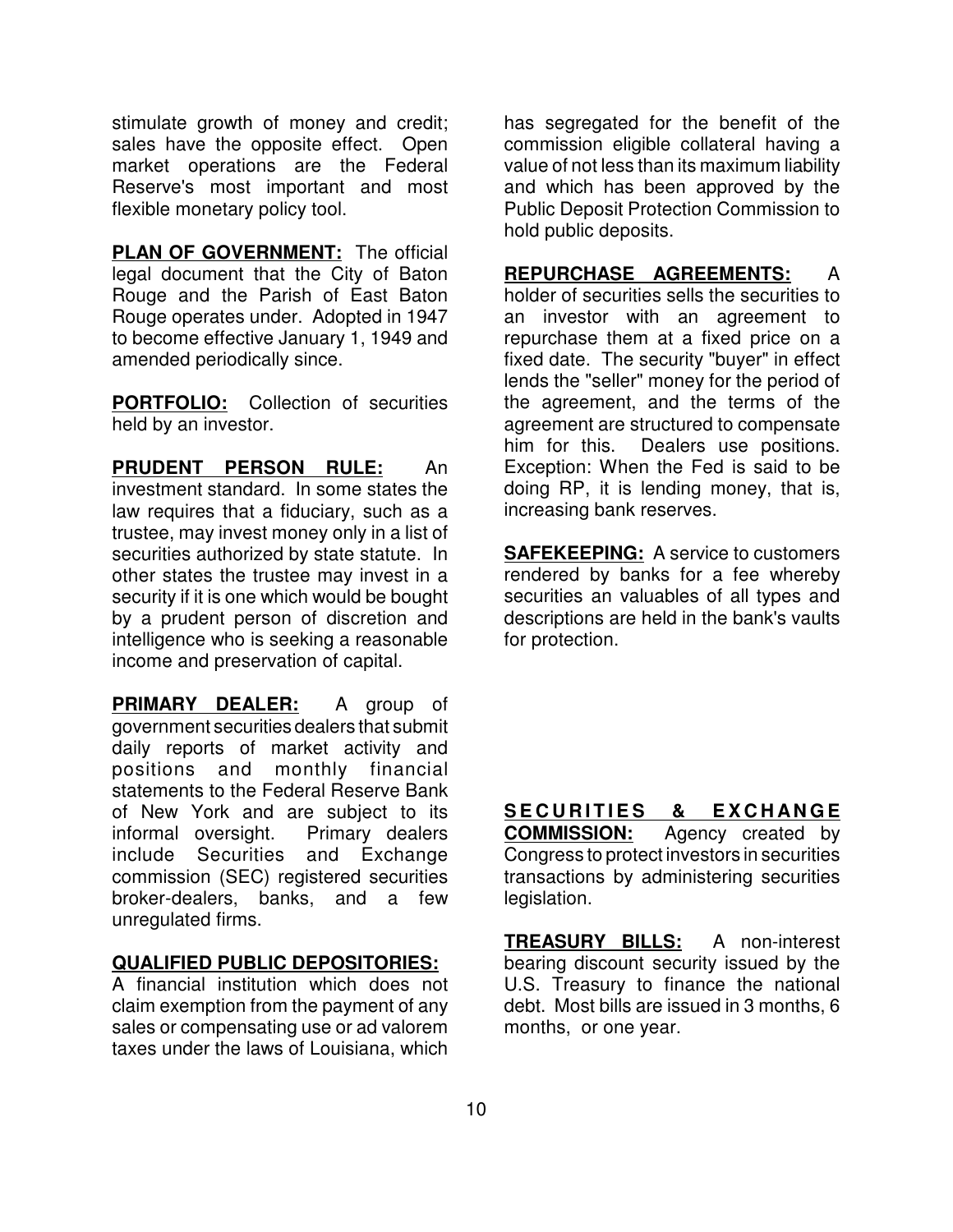**TREASURY BOND:** Long term U.S. Treasury securities having initial maturities of more than 10 years.

**TREASURY NOTES:** Intermediate term coupon bearing U.S. Treasury securities having initial maturities of from 1 to 10 years.

**YIELD:** The rate of annual income return on an investment, expressed as a percentage. (a) INCOME YIELD is obtained by dividing the current dollar income by the current market price for the security. (b) NET YIELD of YIELD TO MATURITY is the current income minus any premium above par or plus any discount from par in purchase price, with the adjustment spread over the period from the date of purchase to the date of maturity of the bond.

**UNIFORM NET CAPITAL RULE:** Securities and Exchange Commission requirement that member firms as well as nonmember broker-dealers in securities maintain a maximum ratio of indebtedness to liquid capital of 15 to 1; also called net capital rule and net capital ratio. Indebtedness covers all money owed to a firm, including margin loans and commitments to purchase securities, One reason new public issues are spread among members of underwriting syndicates. Liquid capital includes cash and assets easily converted to cash.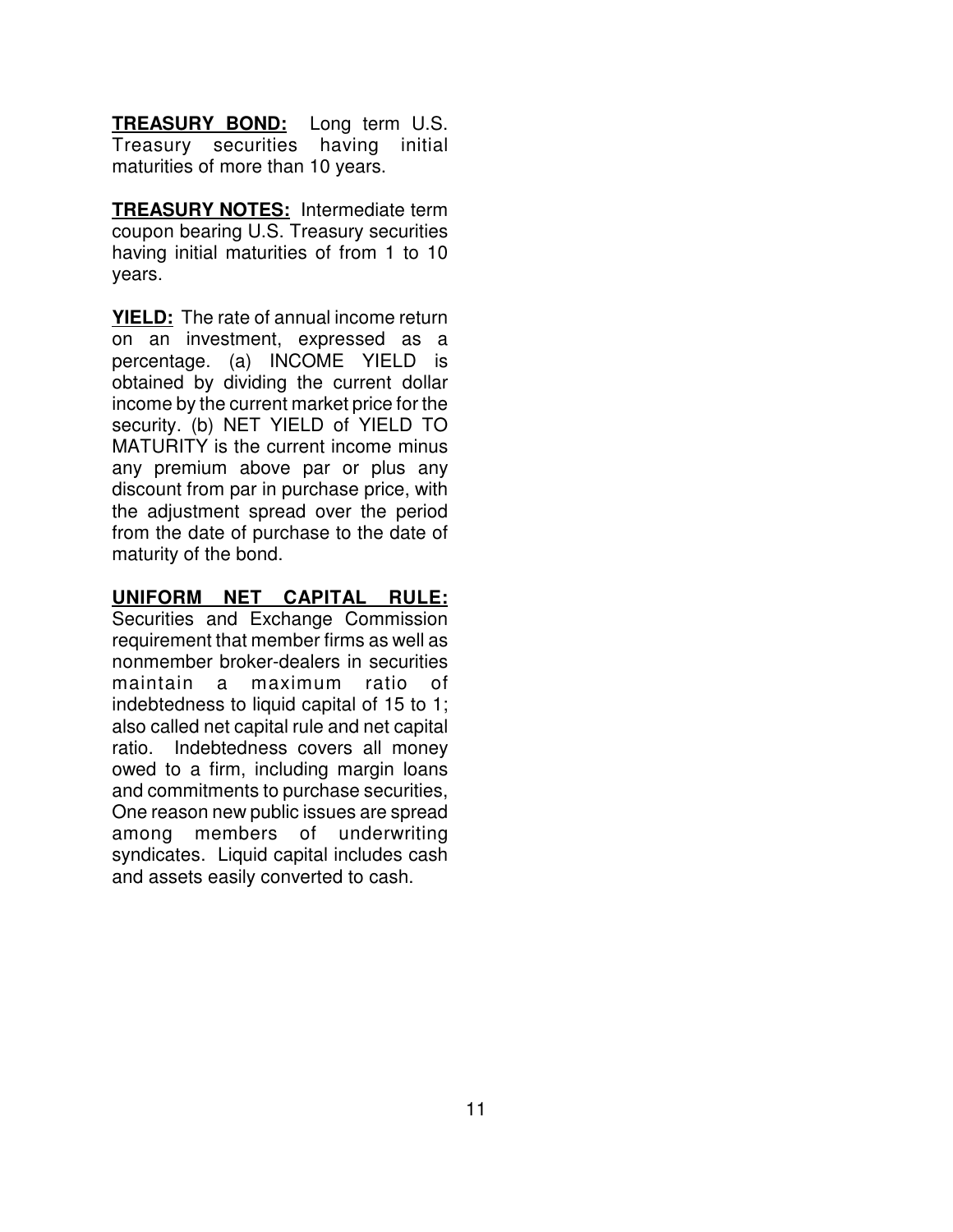# **APPENDIX A**

# **MASTER REPURCHASE AGREEMENT**

**Dated:** 

**Between:** PARISH OF EAST BATON ROUGE and CITY OF BATON ROUGE (Buyer)

**and**

(Seller)

#### **1. Applicability**

From time to time the parties hereto may enter into transactions in which one party ("Seller") agrees to transfer to the other ("Buyer") securities or financial instruments ("Securities") against the transfer of funds by Buyer, with a simultaneous agreement by Buyer to transfer to Seller such securities at a date certain or on demand, against the transfer of funds by Seller. Each such transaction shall be referred to herein as a "Transaction" and shall be governed by this Agreement, unless otherwise agreed in writing.

## **2. Definitions**

(a) "Act of Insolvency", with respect to any party, (i) the commencement by such party as debtor of any case or proceeding under any bankruptcy, reorganization, liquidation, dissolution or similar law, or such party seeking the appointment of a receiver, trustee, custodian or similar official for such party or any substantial part of its property, or (ii) the commencement of any such case or proceeding against such party, or another seeking such an appointment, or the filing against a party of an application for a protective decree under the provisions of the Securities Investor Protection Act of 1970, which (A) is consented to or not timely contested by such party, (B) results in the entry of an order for relief, such an appointment, the issuance of such a protective decree or the entry of an order having a similar effect, or (C) is not dismissed within 15 days, (iii) the making by a party of a general assignment for the benefit of creditors, or (iv) the admission in writing by a party of such party's inability to pay such party's debts as they become due;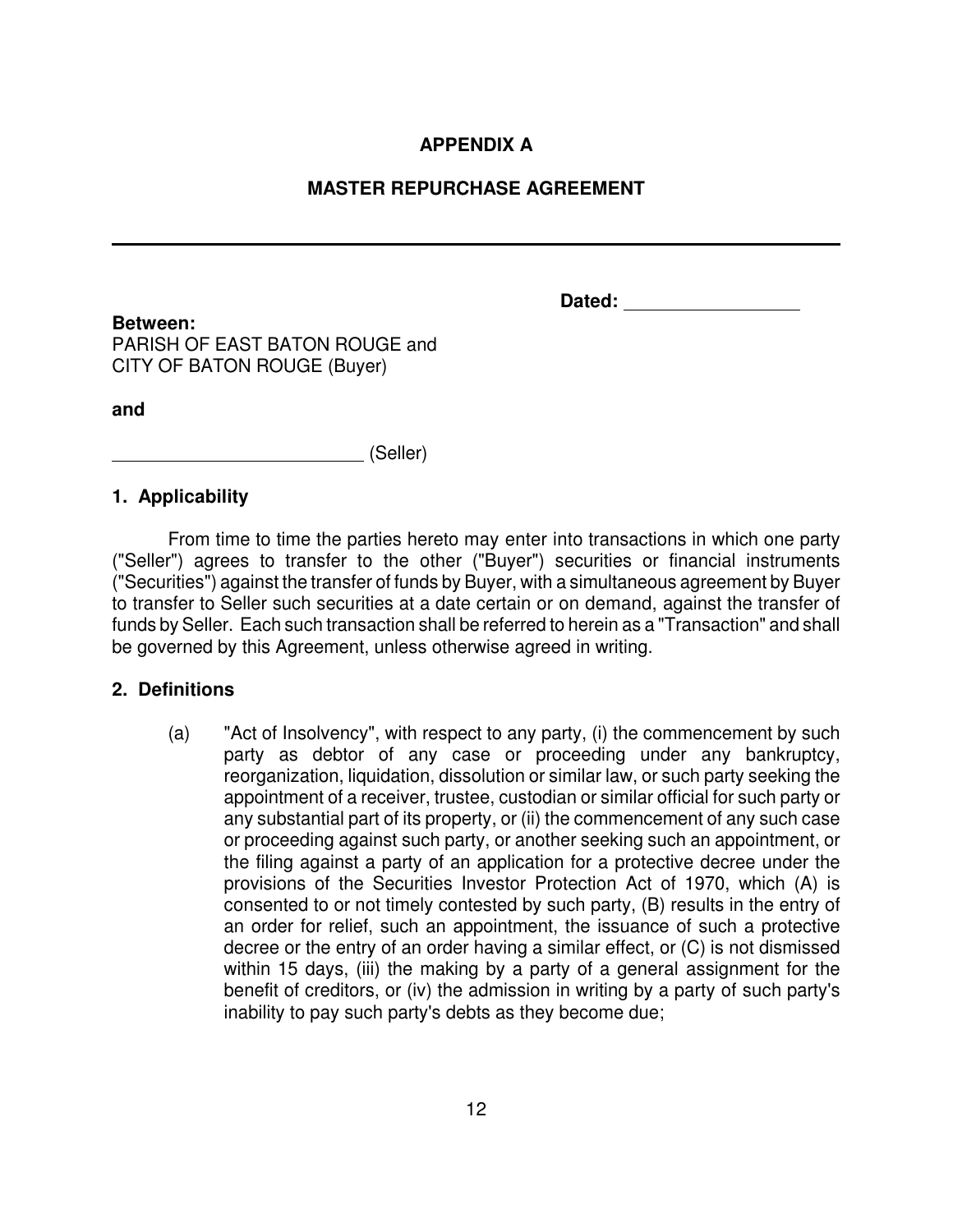- (b) "Additional Purchased Securities", securities provided by Seller to Buyer pursuant to Paragraph 4(a) hereof;
- (c) "Buyer's Margin Account", with respect to any Transaction as of any date, the amount obtained by application of a percentage (which may be equal to the percentage that is agreed to as the Seller's Margin Amount under subparagraph (q) of this Paragraph), agreed to by Buyer and Seller prior to entering into the Transaction to the Repurchase Price for such Transaction as of such date;
- (d) "Confirmation", the meaning specified in Paragraph 3(b) hereof;
- (e) "Income", with respect to any Security at any time, any principal thereof then payable and all interest, dividends or other distributions thereon;
- (f) "Margin Deficit", the meaning specified in Paragraph 4(a) hereof;
- (g) "Margin Excess", the meaning specified in Paragraph 4(b) hereof;
- (h) "Market Value", with respect to any Securities as of any date, the price for such Securities on such date obtained from a generally recognized source agreed to by the parties or the most recent closing bid quotation from such a source, plus accrued Income to the extent not included therein (other than any Income credited or transferred to, or applied to the obligations of, Seller pursuant to Paragraph 5 hereof) as of such date (unless contrary to market practice for such Securities);
- (i) "Price Differential", with respect to any Transaction hereunder as of any date, the aggregate amount obtained by daily application of the Pricing Rate for such Transaction to the Purchase Price for such Transaction on a 360 day per year basis for the actual number of days during the period commencing on (and including) the Purchase Date for such Transaction and ending on (but excluding) the date of determination (reduced by any amount of such Price Differential previously paid by Seller to Buyer with respect to such Transaction);
- (j) "Pricing Rate", the per annum percentage rate for determination of the Price Differential;
- (k) "Prime Rate", the prime rate of U.S. money center commercial banks as published in The Wall Street Journal;
- (l) "Purchase Date", the date on which Purchased Securities are transferred by Seller to Buyer;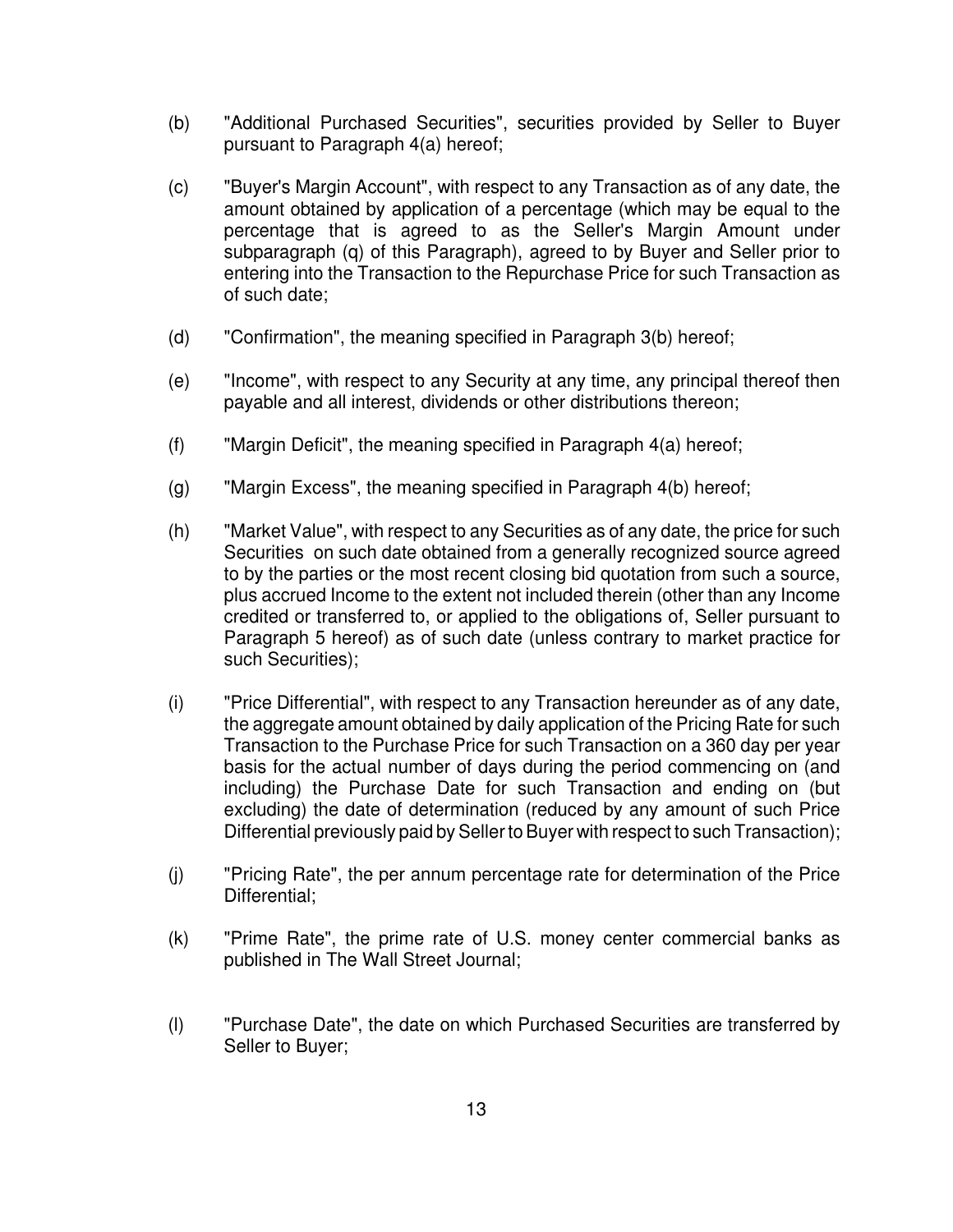- (m) "Purchase Price", (i) on the Purchase Date, the price at which Purchased Securities are transferred by Seller to Buyer, and (ii) thereafter, such price increased by the amount of any cash transferred by Buyer to Seller pursuant to Paragraph 4(b) hereof and decreased by the amount of any cash transferred by Seller to Buyer pursuant to Paragraph 4(a) hereof or applied to reduce Seller's obligations under clause (ii) of Paragraph 5 hereof.;
- (n) "Purchased Securities", the Securities transferred by Seller to Buyer in a Transaction hereunder, and any Securities substituted therefor in accordance with Paragraph 9 hereof. The term "Purchased Securities" with respect to any Transaction at any time also shall include Additional Purchased Securities delivered pursuant to Paragraph 4(a) and shall exclude Securities returned pursuant to Paragraph 4(b);
- (o) "Repurchase Date", the date on which Seller is to repurchase the Purchased Securities from Buyer, including any date determined by application of the provisions of Paragraph 3(c) or 11 hereof;
- (p) "Repurchase Price", the price at which Purchased Securities are to be transferred from Buyer to Seller upon termination of a Transaction, which will be determined in each case (including transactions terminable upon demand) as the sum of the Purchase Price and Price Differential as of the date of such determination, increased by any amount determined by the application of the provisions of Paragraph 11 hereof;
- (q) "Seller's Margin Amount", with respect to any Transaction as of any date, the amount obtained by application of a percentage (which may be equal to the percentage that is agreed to as the Buyer's Margin Amount under subparagraph (c) of this Paragraph), agreed to by Buyer and Seller prior to entering into the Transaction, to the Repurchase Price for such Transaction as of such date.

## **3. Initiation; Confirmation; Termination**

- (a) An agreement to enter into a Transaction may be made orally or in writing at the initiation of either Buyer or Seller. On the Purchase Date for the Transaction, the Purchased Securities shall be transferred to Buyer or its agent against the transfer of the Purchase Price to an account of Seller.
- (b) Upon agreeing to enter into a Transaction hereunder, Buyer or Seller (or both), as shall be agreed, shall promptly deliver to the other party a written confirmation of each Transaction (a "Confirmation"). The Confirmation shall describe the Purchased Securities (including CUSIP number, if any), identify Buyer and Seller and set forth (i) the Purchase Date, (ii) the Purchase Price, (iii)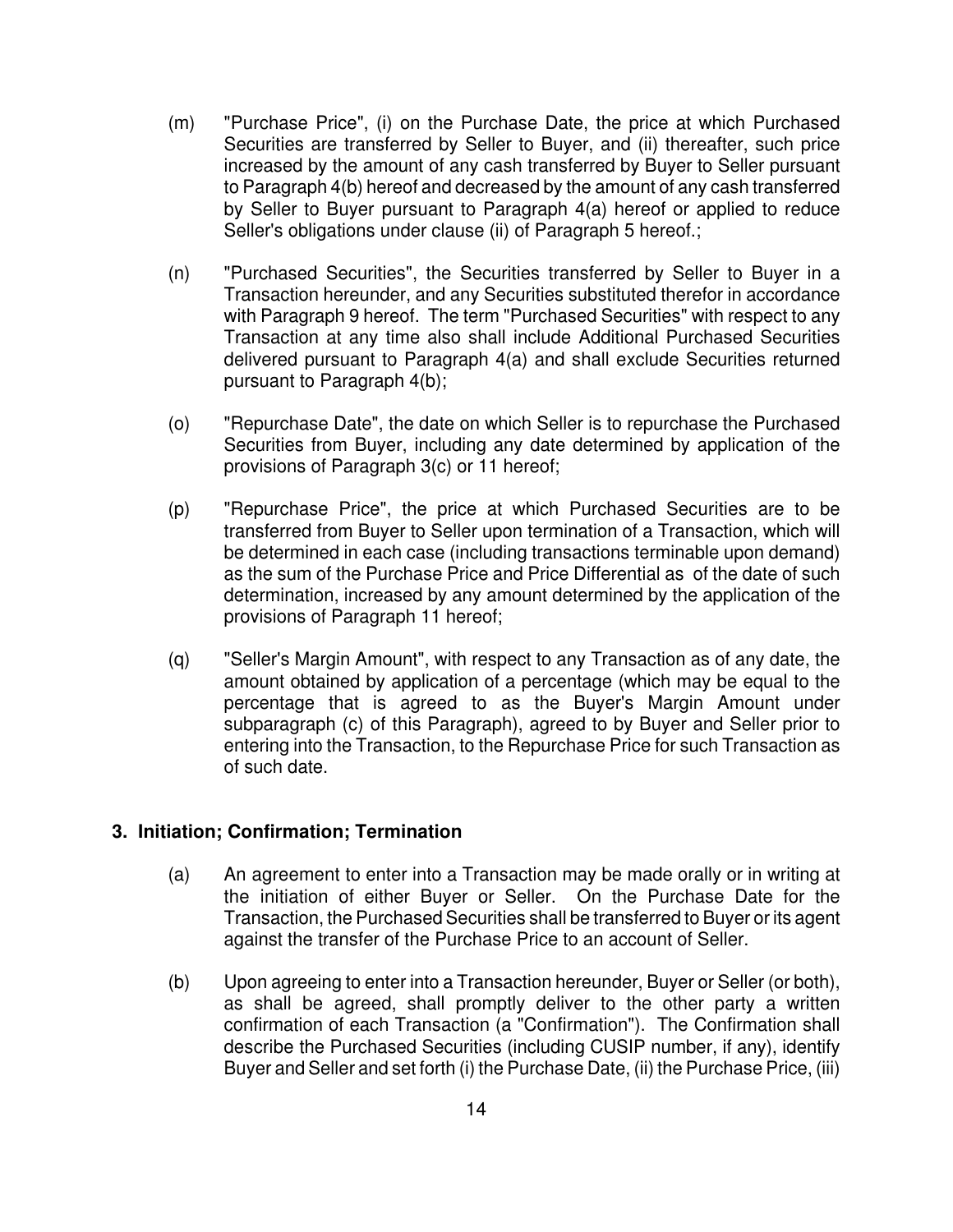the Repurchase Date, unless the Transaction is to be terminable on demand, (iv) the Pricing Rate or Repurchase Price applicable to the Transaction, and (v) any additional terms or conditions of the Transaction not inconsistent with this Agreement. The Confirmation, together with this Agreement, shall constitute conclusive evidence of the terms agreed between Buyer and Seller with respect to the Transaction to which the Confirmation relates, unless with respect to the Confirmation specific objection is made promptly after receipt thereof. In the event of any conflict between the terms of such Confirmation and this Agreement, this Agreement shall prevail.

(c) In the case of Transactions terminable upon demand, such demand shall be made by Buyer or Seller, no later than such time as is customary in accordance with market practice, by telephone or otherwise on or prior to the business day on which such termination will be effective. On the date specified in such demand, or on the date fixed for termination in the case of Transactions having affixed term, termination of the Transaction will be effected by transfer to Seller or its agent of the Purchased Securities and any Income in respect thereof received by Buyer (and not previously credited or transferred to, or applied to the obligations of Seller pursuant to Paragraph 5 hereof) against the transfer of the Repurchase Price to an account of Buyer.

## **4. Margin Maintenance**

- (a) If at any time the aggregate Market Value of all Purchased Securities subject to all Transactions in which a particular party hereto is acting as Buyer is less than the aggregate Buyer's Margin Amount, for all such Transactions (a "Margin Deficit"), then Buyer may by notice to Seller require Seller in such Transactions, at Seller's option, to transfer to Buyer cash or additional Securities reasonably acceptable to Buyer ("Additional Purchased Securities"), so that the cash and aggregate Market Value of the Purchased Securities including any such Additional Purchased Securities, will thereupon equal or exceed such aggregate Buyer's Margin Amount (decreased by the amount of any Margin Deficit as of such date arising from any Transactions in which such Buyer is acting as Seller).
- (b) If at any time the aggregate Market Value of all Purchased Securities subject to all Transactions in which a particular party hereto is acting as Seller exceeds the aggregate Seller's Margin Amount for all such Transactions at such time (a "Margin Excess"), then Seller may by notice to Buyer require Buyer in such Transactions, at Buyer's option, to transfer cash or Purchased Securities to Seller, so that the aggregate Market Value of the Purchased Securities, after deduction of any such cash or any Purchased Securities so transferred, will thereupon not exceed such aggregate Seller's Margin Amount (increased by the amount of any Margin Excess as of such date arising from any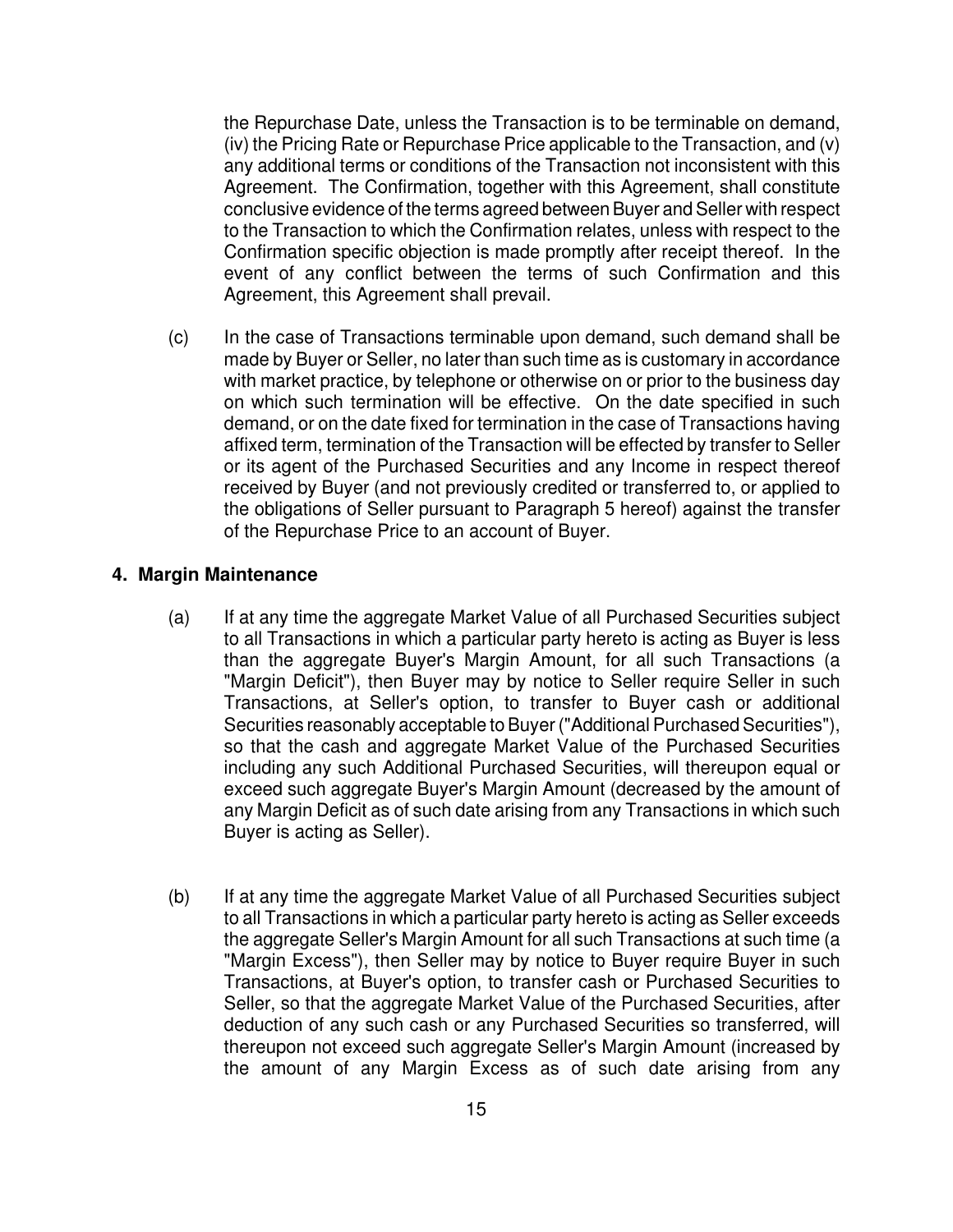Transactions in which such Seller is acting as Buyer).

- (c) Any cash transferred pursuant to this Paragraph shall be attributed to such Transactions as shall be agreed upon by Buyer and Seller.
- (d) Seller and Buyer may agree, with respect to any or all Transactions hereunder, that the respective rights of Buyer or Seller (or both) under subparagraphs (a) and (b) of this Paragraph may be exercised only where a Margin Deficit or Margin Excess exceeds a specified dollar amount or a specified percentage of the Repurchase Prices for such Transactions (which amount or percentage shall be agreed to by Buyer and Seller prior to entering into any such Transactions).
- (e) Seller and Buyer may agree, with respect to any or all Transactions hereunder, that the respective rights of Buyer and Seller under subparagraphs (a) and (b) of this Paragraph to require the elimination of a Margin Deficit or a Margin Excess, as the case may be, may be exercised whenever such a Margin Deficit or Margin Excess exists with respect to any single Transaction hereunder (calculated without regard to any other Transaction outstanding under this Agreement).

#### **5. Income Payments**

Where a particular Transaction's term extends over an income payment date on the Securities subject to that Transaction, Buyer shall, as the parties may agree with respect to such Transaction (or, in the absence of any agreement, as Buyer shall reasonably determine in its discretion), on the date such Income is payable either (i) transfer to or credit to the account of Seller an amount equal to such Income payment or payments with respect to any Purchased Securities subject to such Transaction or (ii) apply the Income payment or payments to reduce the amount to be transferred to Buyer by Seller upon termination of the Transaction. Buyer shall not be obligated to take any action pursuant to the preceding sentence to the extent that such action would result in the creation of a Margin Deficit, unless prior thereto or simultaneously therewith Seller transfers to Buyer cash or Additional Purchased Securities sufficient to eliminate such Margin Deficit.

#### **6. Security Interest**

Although the parties intend that all Transactions hereunder be sales and purchases and not loans, in the event any such Transactions are deemed to be loans, Seller shall be deemed to have pledged to Buyer as security for the performance by Seller of its obligations under each such Transaction and shall be deemed to have granted to Buyer a security interest in, all of the Purchased Securities with respect to all Transactions hereunder and all proceeds thereof.

## **7. Payment and Transfer**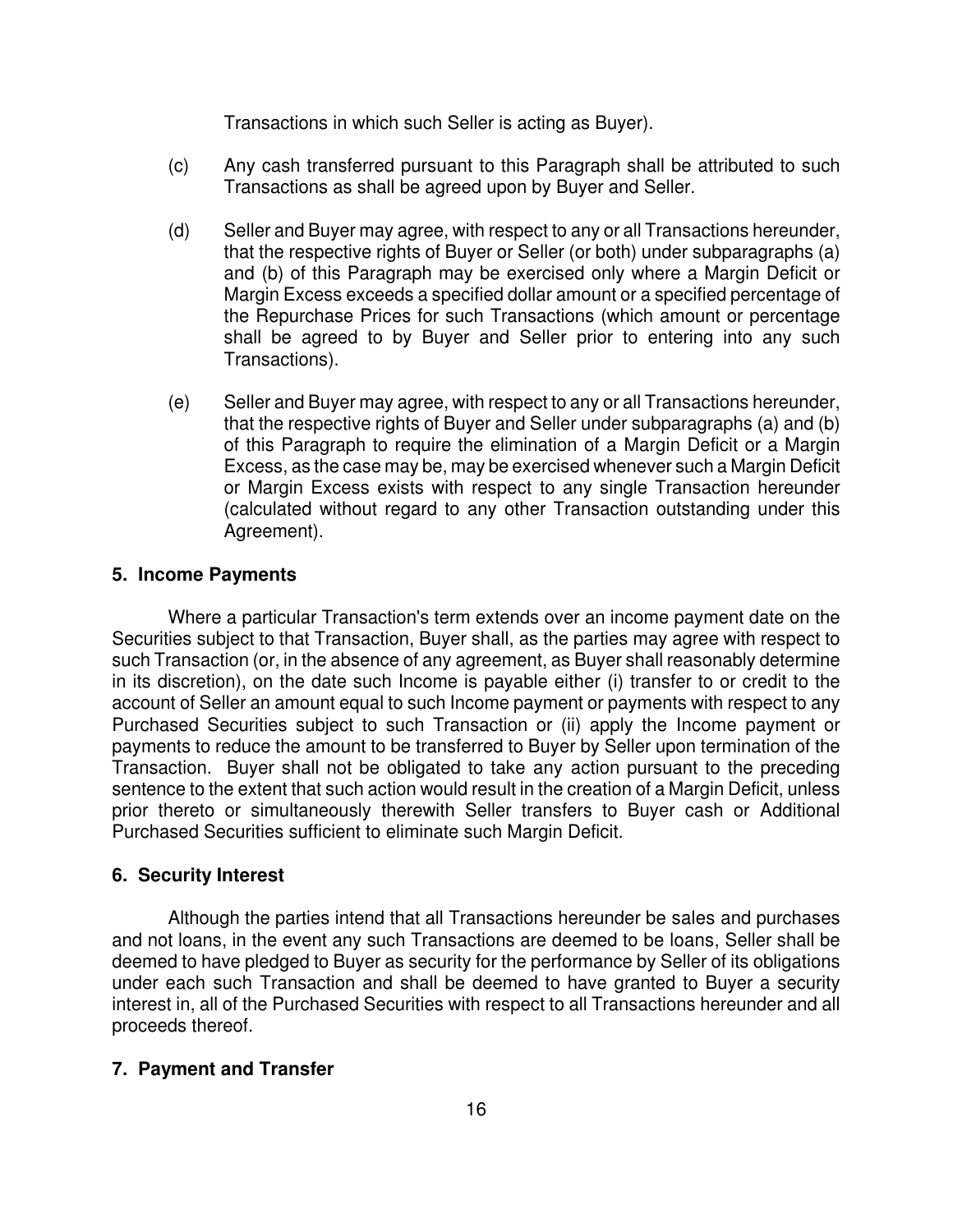Unless otherwise mutually agreed, all transfers of funds hereunder shall be in immediately available funds. All Securities transferred by one party hereto to the other party (i) shall be in suitable form for transfer or shall be accompanied by duly executed instruments of transfer or assignment in blank and such other documentation as the party receiving possession may reasonably request, (ii) shall be transferred on the book-entry system of a Federal Reserve Bank, or (iii) shall be transferred by any other method mutually acceptable to Seller and Buyer. As used herein with respect to Securities, "transfer" is intended to have the same meaning as when used in La. R.S.10:8-313 of the Louisiana Uniform Commercial Code.

Notwithstanding anything to the contrary herein, all transfers of Securities from one party hereto to the other party shall be accomplished by segregation by, and identification on the books and records of, Seller to acknowledge Buyer's interest therein, and such transfer shall be deemed to constitute a complete transfer of title to such Securities to Buyer.

#### **8. Segregation of Purchased Securities**

All Purchased Securities in the possession of Seller shall be segregated from other securities in its possession and shall be identified as subject to this Agreement. Segregation may be accomplished by appropriate identification on the books and records of the holder, including a financial intermediary or a clearing corporation. Title to all Purchased Securities shall pass to Buyer and, unless otherwise agreed by Buyer and Seller, nothing in this Agreement shall preclude Buyer from engaging in repurchase transactions with the Purchased Securities or otherwise pledging or hypothecating the Purchased Securities, but no such transaction shall relieve Buyer of its obligations to transfer Purchased Securities to Seller pursuant to Paragraphs 3, 4 or 11 hereof, or of Buyer's obligation to credit or pay Income to, or apply Income to the obligations of, Seller pursuant to Paragraph 5 hereof.

Notwithstanding anything to the contrary herein, Buyer agrees not to engage in repurchase transactions with the Purchased Securities and not to pledge or hypothecate the Purchased Securities.

#### **9. Substitution**

Seller may, subject to agreement with and acceptance by Buyer, substitute other Securities for any Purchased Securities. Such substitution shall be made by transfer to the Buyer of such other Securities against simultaneous transfer to the Seller of such Purchased Securities. After substitution, the substituted Securities shall be deemed to be Purchased Securities.

#### **10. Representations**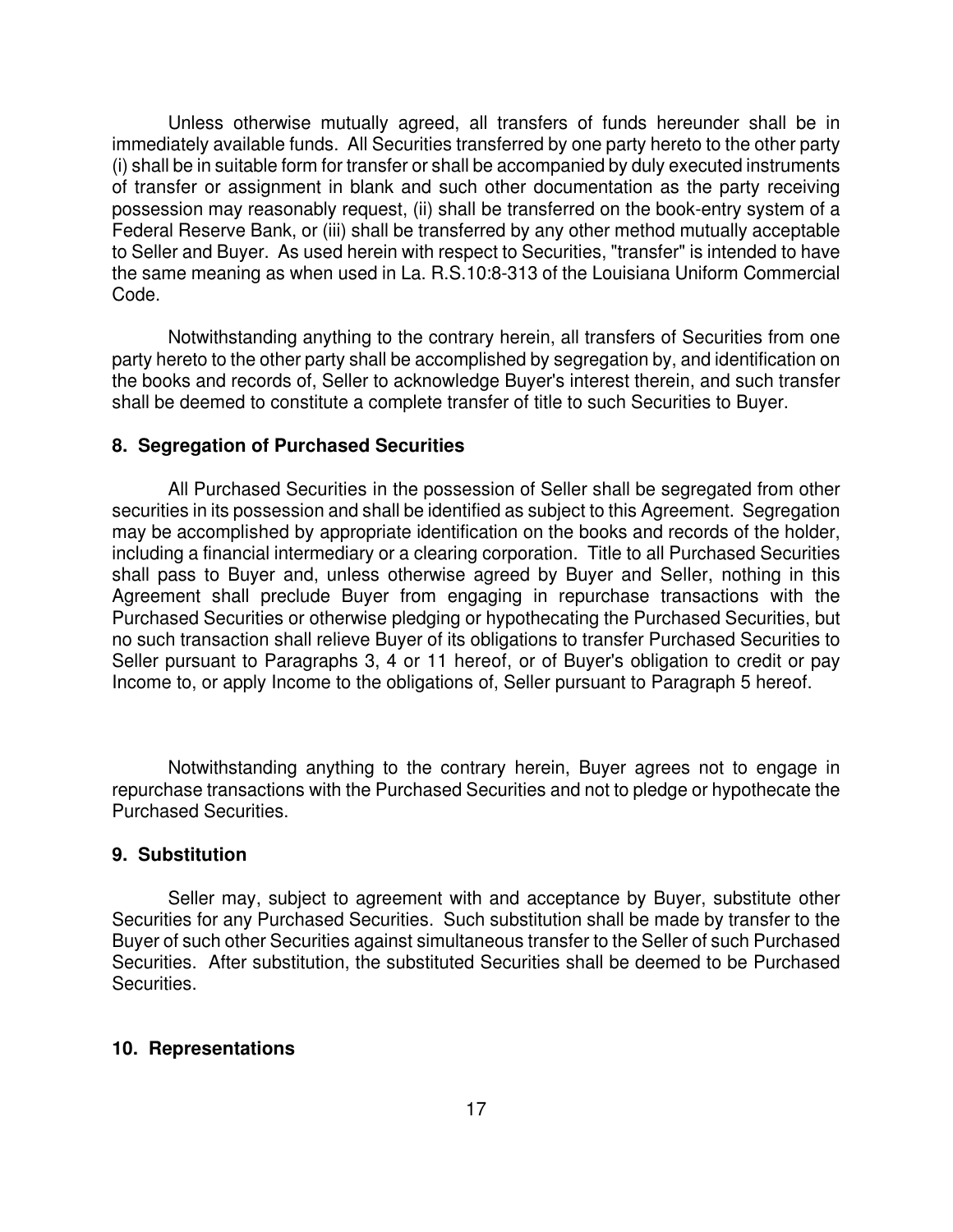Each of Buyer and Seller represents and warrants to the other that (i) it is duly authorized to execute and deliver this Agreement, to enter into the Transactions contemplated hereunder and to perform its obligations hereunder and has taken all necessary action to authorize such execution, delivery and performance, (ii) it will engage in such Transactions as principal (or, if agreed in writing in advance of any Transaction by the other party hereto, as agent for a disclosed principal), (iii) the person signing this Agreement on its behalf is duly authorized to do so on its behalf (or on behalf of any such disclosed principal), (iv) it has obtained all authorizations of any governmental body required in connection with this Agreement and the Transactions hereunder and such authorizations are in full force and effect and (v) the execution, delivery and performance of this Agreement and the Transactions hereunder will not violate any law, ordinance, charter, by-law or rule applicable to it or any agreement by which it is bound or by which any of its assets are affected. On the Purchase Date for any Transaction Buyer and Seller shall each be deemed to repeat all the foregoing representations made by it.

#### **11. Events of Default**

In the event that (i) Seller fails to repurchase or Buyer fails to transfer Purchased Securities upon the applicable Repurchase Date, (ii) Seller or Buyer fails, after one business day's notice, to comply with Paragraph 4 hereof, (iii) Buyer fails to comply with Paragraph 5 hereof, (iv) an Act of Insolvency occurs with respect to Seller or Buyer, (v) any representation made by Seller or Buyer shall have been incorrect or untrue in any material respect when made or repeated or deemed to have been made or repeated, or (vi) Seller or Buyer shall admit to the other its inability to, or its intention not to, perform any of its obligations hereunder (each an "Event of Default"):

- (a) At the option of the nondefaulting party, exercised by written notice to the defaulting party (which option shall be deemed to have been exercised, even if no notice is given, immediately upon the occurrence of an Act of Insolvency), the Repurchase Date for each Transaction hereunder shall be deemed immediately to occur.
- (b) In all Transactions in which the defaulting party is acting as Seller, if the nondefaulting party exercises or is deemed to have exercised the option referred to in subparagraph (a) of this paragraph, (i) the defaulting party's obligations hereunder to repurchase all Purchased Securities in such Transactions shall thereupon become immediately due and payable, (ii) to the extent permitted by applicable law, the Repurchase Price with respect to each such Transaction shall be increased by the aggregate amount obtained by daily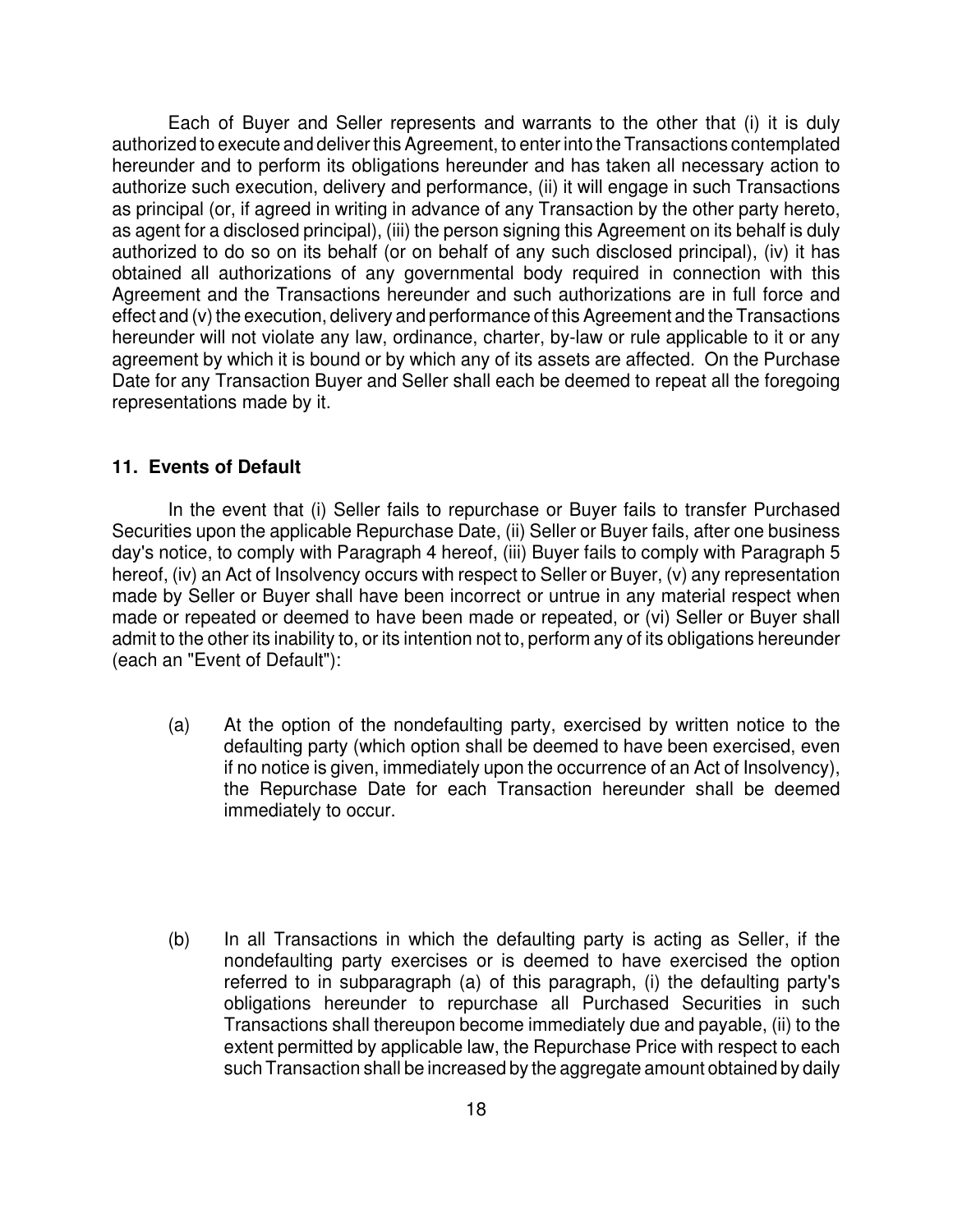application of (x) the greater of the Pricing Rate for such Transaction or the Prime Rate to (y) the Repurchase Price for such Transaction as of the Repurchase Date as determined pursuant to subparagraph (a) of this Paragraph (decreased as of any day by (A) any amounts retained by the nondefaulting party with respect to such Repurchase Price pursuant to clause (iii) of this subparagraph, (B) any proceeds from the sale of Purchased Securities pursuant to subparagraph (d)(i) of this paragraph, and (C) any amounts credited to the account of the defaulting party pursuant to subparagraph (e) of this paragraph) on a 360 day per year basis for the actual number of days during the period from the date of the Event of Default giving rise to such option to the date of payment of the Repurchase Price as so increased, (iii) all Income paid after such exercise or deemed exercise shall be retained by the nondefaulting party and applied to the aggregate unpaid Repurchase Prices owed by the defaulting party, and (iv) the defaulting party shall immediately deliver to the nondefaulting party any Purchased Securities subject to such Transactions then in the defaulting party's possession.

- (c) In all Transactions in which the defaulting party is acting as Buyer, upon tender by the nondefaulting Party of payment of the aggregate Repurchase Prices for all such Transactions, the defaulting party's right, title, and interest in all Purchased Securities subject to such Transaction shall be deemed transferred to the nondefaulting party, and the defaulting party shall deliver all such Purchased Securities to the nondefaulting party.
- (d) After one business day's notice to the defaulting party (which notice need not be given if an Act of Insolvency shall have occurred, and which may be the notice given under subparagraph (a) of this Paragraph or the notice referred to in clause (ii) of the first sentence of this Paragraph), the nondefaulting party may:
	- (i) as to Transactions in which the defaulting party is acting as Seller, (A) immediately sell, in a recognized market at such price or prices as the nondefaulting party may reasonably deem satisfactory, any or all Purchased Securities subject to such Transactions and apply the proceeds thereof to the aggregate unpaid Repurchase Prices and any other amounts owing by the defaulting party hereunder or (B) in its sole discretion elect, in lieu of selling all or a portion of such Purchased Securities, to give the defaulting party credit for such Purchased Securities in an amount equal to the price therefor on such date, obtained from a generally recognized source or the most recent closing bid quotation from such a source, against the aggregate unpaid Repurchase Prices and any other amounts owing by the defaulting party hereunder; and
	- (ii) as to Transactions in which the defaulting party is acting as Buyer, (A)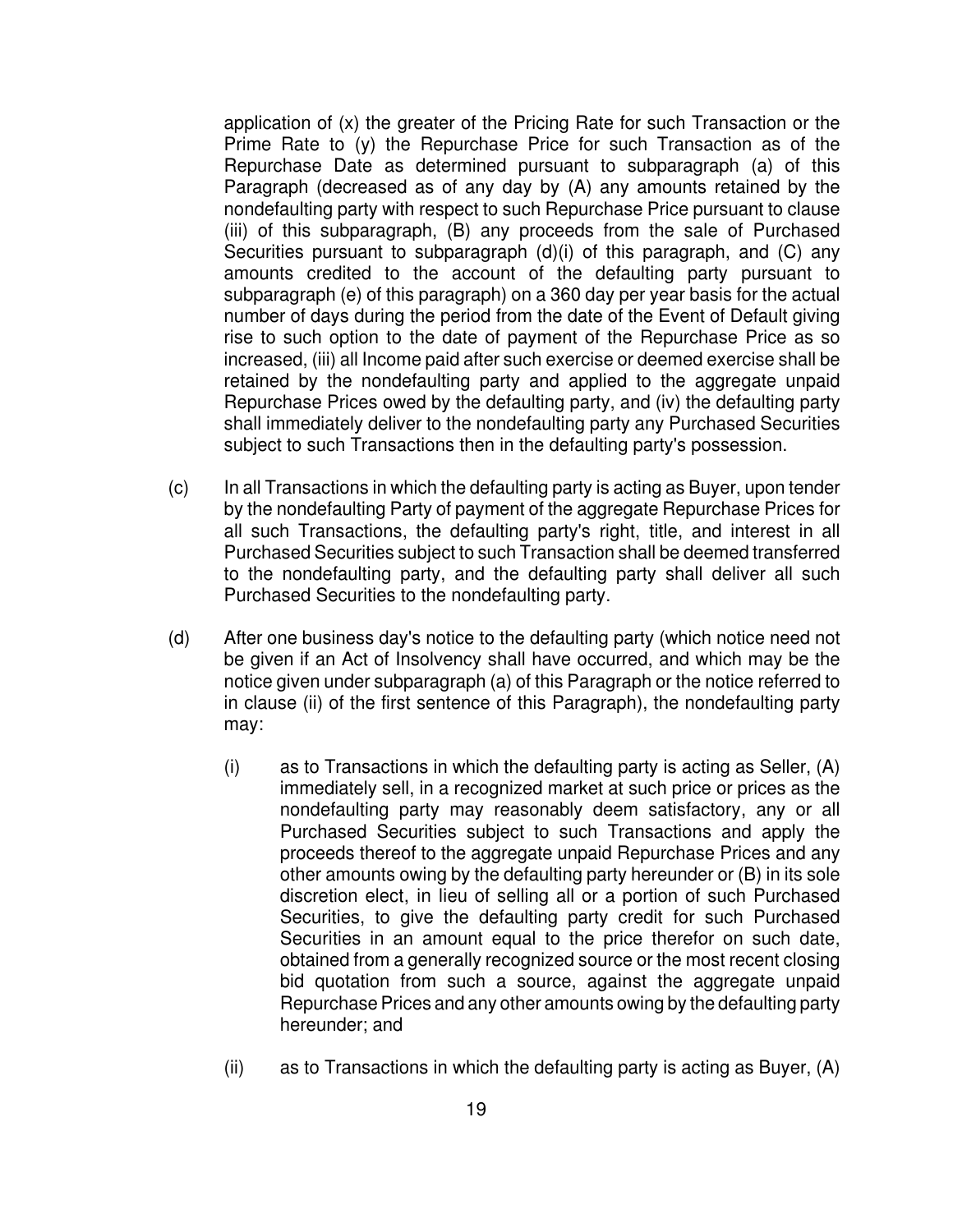purchase securities ("Replacement Securities") of the same class and amount as any Purchased Securities that are not delivered by the defaulting party to the nondefaulting party as required hereunder or (B) in its sole discretion elect, in lieu of purchasing Replacement Securities, to be deemed to have purchased Replacement Securities at the price therefor on such date, obtained from a generally recognized source or the most recent closing bid quotation from such a source.

- (e) As to Transactions in which the defaulting party is acting as Buyer, the defaulting party shall be liable to the nondefaulting party (i) with respect to Purchased Securities (other than Additional Purchased Securities), for any excess of the price paid (or deemed paid) by the nondefaulting party for Replacement Securities therefor over the Repurchase Price for such Purchased Securities and (ii) with respect to Additional Purchased Securities, for the price paid (or deemed paid) by the nondefaulting party for the Replacement Securities therefor. In addition, the defaulting party shall be liable to the nondefaulting party for interest on such remaining liability with respect to each such purchase (or deemed purchase) of Replacement Securities from the date of such purchase (or deemed purchase) until paid in full by Buyer. Such interest shall be at a rate equal to the greater of the Pricing Rate for such Transaction or the Prime Rate.
- (f) For purposes of this Paragraph 11, the Repurchase Price for each Transaction hereunder in respect of which the defaulting party is acting as Buyer shall not increase above the amount of such Repurchase Price for such Transaction determined as of the date of the exercise or deemed exercise by the nondefaulting party of its option under subparagraph (a) of this paragraph.
- (g) The defaulting party shall be liable to the nondefaulting party for the amount of all reasonable legal or other expenses incurred by the nondefaulting party in connection with or as a consequence of an Event of Default, together with interest thereon at a rate equal to the greater of the Pricing Rate for the relevant Transaction or the Prime Rate.
- (h) The nondefaulting party shall have, in addition to its rights hereunder, any rights otherwise available to it under any other agreement or applicable law.

#### **12. Single Agreement**

Buyer and Seller acknowledge that, and have entered hereunto and will enter into each Transaction hereunder in consideration of and in reliance upon the fact that, all Transactions hereunder constitute a single business and contractual relationship and have been made in consideration of each other. Accordingly, each of Buyer and Seller agrees (i) to perform all of its obligations in respect of each Transaction hereunder, and that a default in the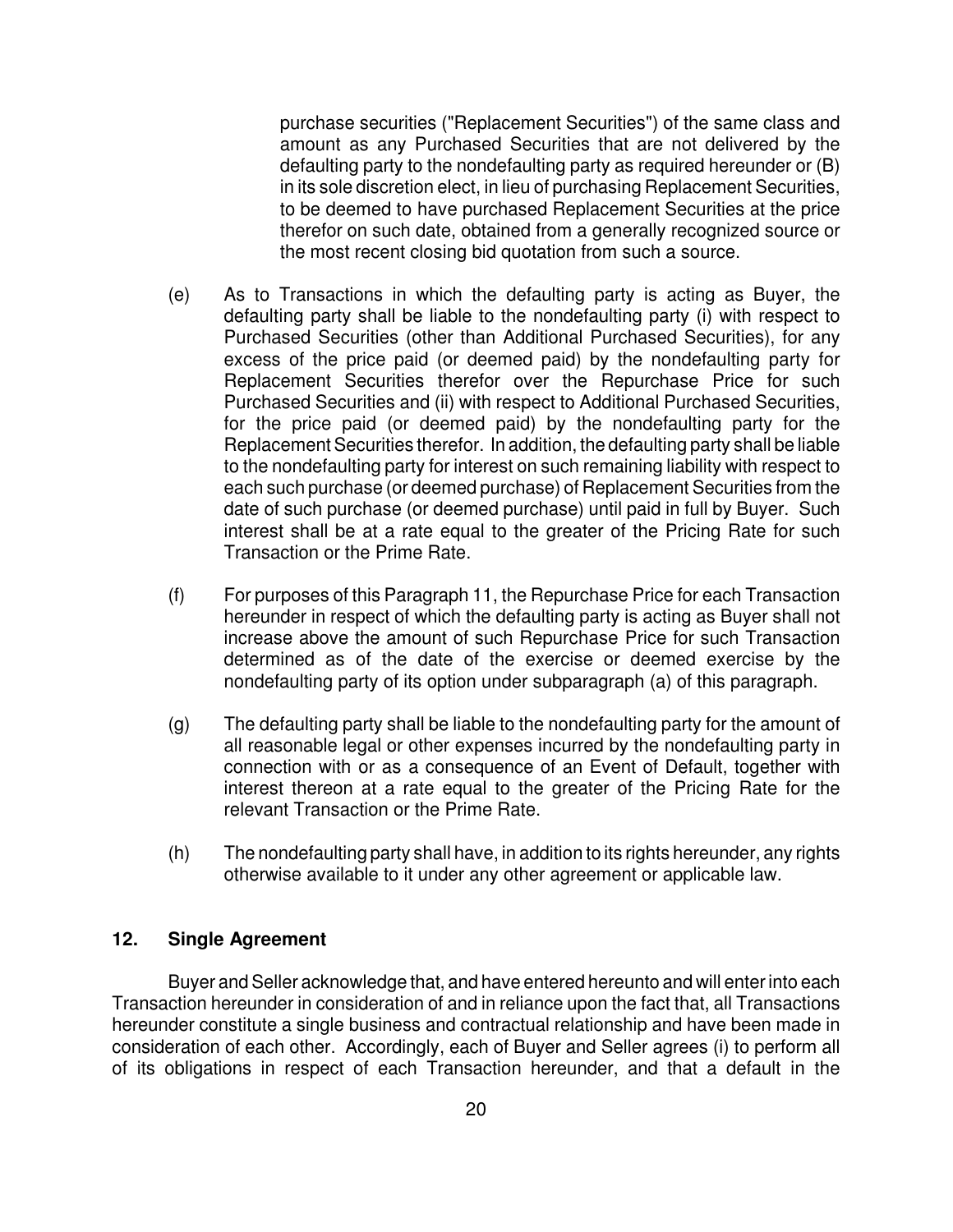performance of any such obligations shall constitute a default by it in respect of all Transactions hereunder, (ii) that each of them shall be entitled to set off claims and apply property held by them in respect of any Transaction against obligations owing to them in respect of any property held by them in respect of any Transaction against obligations owing to them in respect of any other Transactions hereunder and (iii) that payments, deliveries and other transfers made by either of them in respect of any Transaction shall be deemed to have been made in consideration of payments, deliveries and other Transactions hereunder, and the obligations to make any such payments, deliveries, and other transfers may be applied against each other and netted.

#### **13. Notices and Other Communications**

Unless another address is specified in writing by the respective party to whom any notice or other communication is to be given hereunder, all such notices or communications shall be in writing or confirmed in writing and delivered at the respective addresses set forth in Annex I attached hereto.

#### **14. Entire Agreement; Severability**

This Agreement shall supersede any existing agreements between the parties containing general terms and conditions for repurchase transactions. Each provision and agreement herein shall be treated as separate and independent from any other provision or agreement herein and shall be enforceable notwithstanding the unenforceability of any such other provision or agreement.

## **15. Non-assignability; Termination**

The rights and obligations of the parties under this Agreement and under any Transaction shall not be assigned by either party without the prior written consent of the other party. Subject to the foregoing, this Agreement and any Transactions shall be binding upon and shall inure to the benefit of the parties and their respective successors and assigns. This Agreement may be cancelled by either party upon giving written notice to the other, except that this Agreement shall, notwithstanding such notice, remain applicable to any Transactions then outstanding.

#### **16. Governing Law**

This Agreement shall be governed by the laws of the State of Louisiana.

## **17. No Waivers, Etc.**

No express or implied waiver of any Event of Default by either party shall constitute a waiver of any other Event of Default and no exercise of any remedy hereunder by any party shall constitute a waiver of its right to exercise any other remedy hereunder. No modification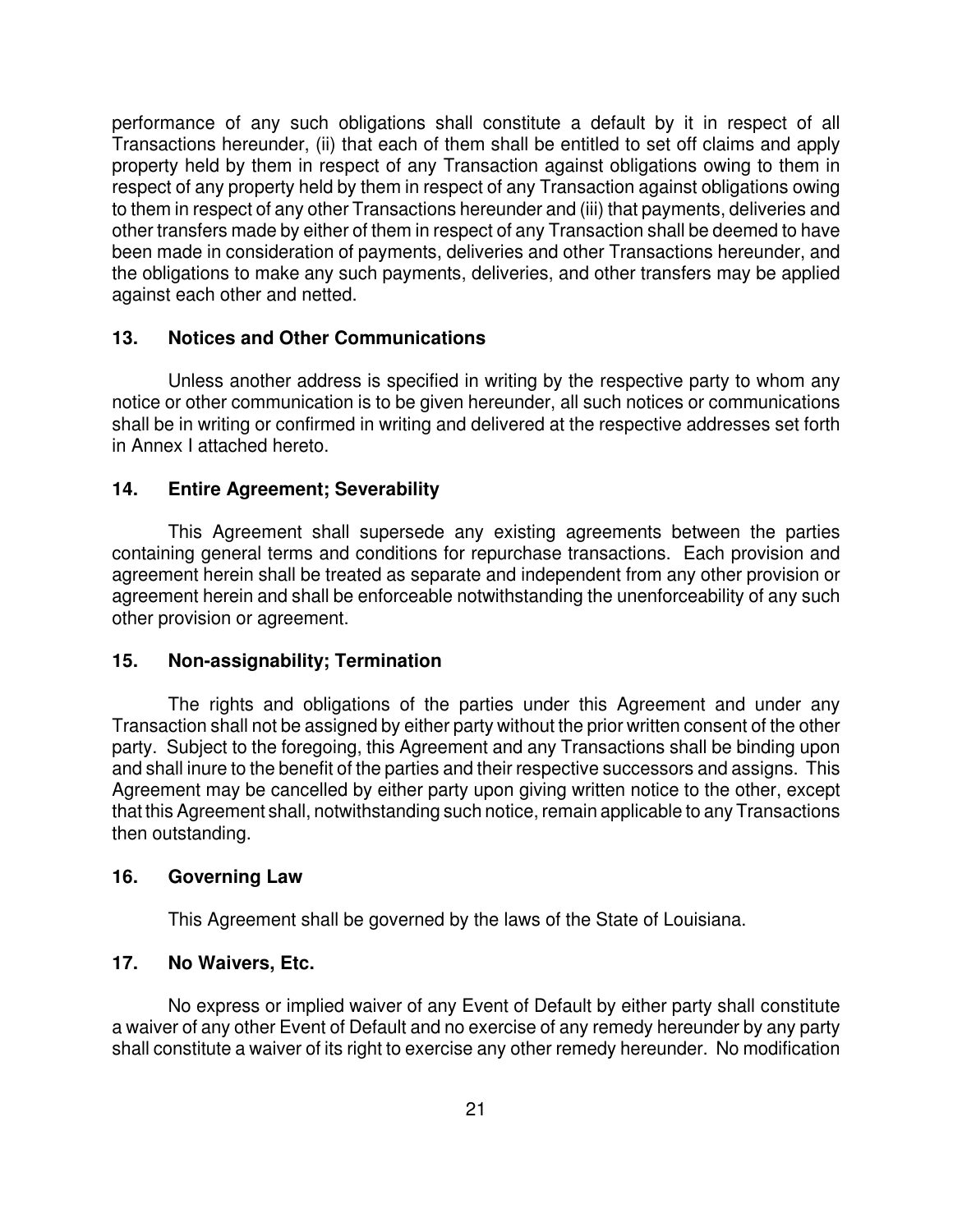or waiver of any provision of this Agreement and no consent by any party to a departure herefrom shall be effective unless and until such shall be in writing and duly executed by both of the parties hereto. Without limitation on any of the foregoing, the failure to give a notice pursuant to subparagraphs 4(a) or 4(b) hereof will not constitute a waiver of any right to do so at a later date.

# **18. Use of Employee Plan Assets**

- (a) If assets of an employee benefit plan subject to any provision of the Employee Retirement Income Security act of 1974 ("ERISA") are intended to be used by either party hereto (the "Plan Party") in a Transaction, the Plan Party shall so notify the other party prior to the Transaction. The Plan Party shall represent in writing to the other party that the Transaction does not constitute a prohibited transaction under ERISA or is otherwise exempt therefrom, and the other party may proceed in reliance thereon but shall not be required so to proceed.
- (b) Subject to the last sentence of subparagraph (a) of this paragraph, any such Transaction shall proceed only if Seller furnishes or has furnished to Buyer its most recent available audited statement of its financial condition and its most recent subsequent unaudited statement of its financial condition.
- (c) By entering into a Transaction pursuant to this paragraph, Seller shall be deemed (i) to represent to Buyer that since the date of Seller's latest such financial statements, there has been no material adverse change in Seller's financial condition which Seller has not disclosed to Buyer, and (ii) to agree to provide Buyer with future audited and unaudited statements of its financial condition as they are issued, so long as it is a Seller in any outstanding Transaction involving a Plan Party.

## **19. Intent**

- (a) The parties recognize that each Transaction is a "repurchase agreement" as that term is defined in Section 101(39) of Title 11 of the United States Code, as amended (except insofar as the type of Securities subject to such Transaction or the term of such Transaction would render such definition inapplicable), and a "securities contract" as that term is defined in Section 741(7) of Title 11 of the United States Code, as amended.
- (b) It is understood that either party's right to liquidate securities delivered to it in connection with Transaction hereunder or to exercise any other remedies pursuant to Paragraph 11 hereof, is a contractual right to liquidate such Transaction as described in sections 555 and 559 of Title 11 of the United States Code, as amended.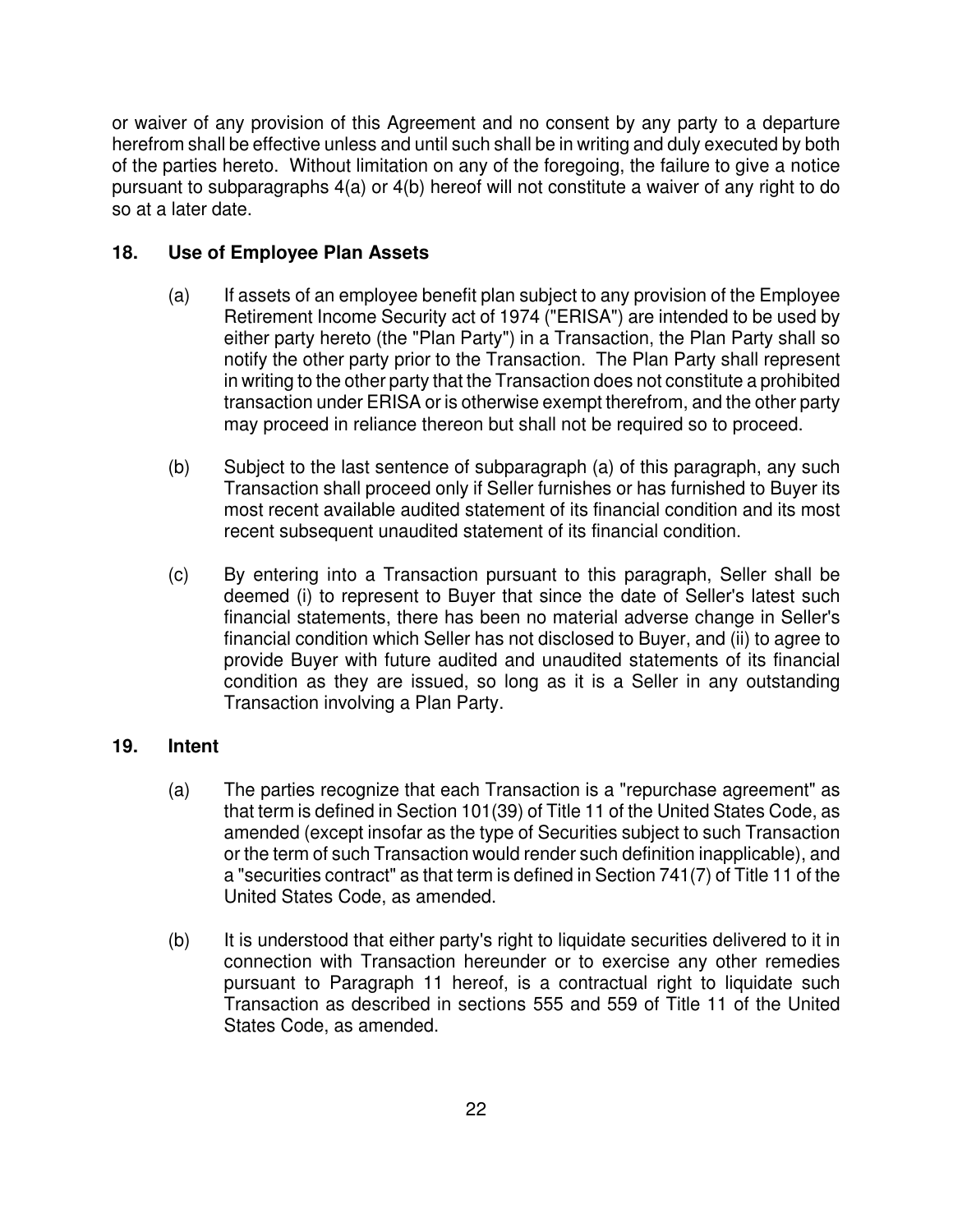#### **20. Disclosure Relating to Certain Federal Protections. The parties acknowledge that they have been advised that:**

- (a) in the case of Transactions in which one of the parties is a broker or dealer registered with the Securities and Exchange Commission ("SEC") under Section 15 of the Securities Exchange Act of 1934 (1934 Act"), the Securities Investor Protection Corporation has taken the position that the provisions of the Securities Investor Protection Act of 1970) ("SIPA") do not protect the other party with respect to any Transaction hereunder;
- (b) in the case of Transactions in which one of the parties is a government securities broker or a government securities dealer registered with the SEC under Section 15C of the 1934 Act, SIPA will not provide protection to the other party with respect to any Transaction hereunder; and
- (c) in the case of Transactions in which one of the parties is a financial institution, funds held by the financial institution pursuant to a Transaction hereunder are not a deposit and therefore are not insured by the Federal Deposit Insurance Corporation, the Federal Savings and Loan Insurance Corporation, or the National Credit Union Share Insurance Fund, as applicable.

Required Disclosure for Transactions in Which the Seller Retains Custody of the Purchased Securities

 Seller is not permitted to substitute other securities for those subject to this Agreement and therefore must keep Buyer's securities segregated at all times, unless in this Agreement Buyer grants Seller the right to substitute other securities. If Buyer grants the right to substitute, this means that Buyer's securities will likely be commingled with Seller's own securities during the trading day. Buyer is advised that, during any trading day that Buyer's securities are commingled with Seller's securities, they (will)\* (may)\*\* be subject to liens granted by Seller to (its clearing bank)\* (third parties)\*\* and may be used by Seller for deliveries on other securities transactions. Whenever the securities are commingled, Seller's ability to resegregate substitute securities for Buyer will be subject to Seller's ability to satisfy (the clearing)<sup>\*</sup> (any)<sup>\*\*</sup> lien or to obtain substitute securities.

## **21. Substitution**

\_\_\_\_\_\_\_\_\_\_\_\_\_\_\_\_\_\_\_\_\_\_\_\_\_ \* Language to be used under 17 C.F.R. §403.4(e) if Seller is a government securities broker or dealer other than a financial institution \*\* Language to be used under 17 C.F.R. 4,6 403.5(d) if Seller is a financial institution

 $\mathcal{L}_\text{max}$  and  $\mathcal{L}_\text{max}$ Note - These Supplemental Provisions to Master Repurchase Agreement are identical to those prepared by the Public Securities Association.